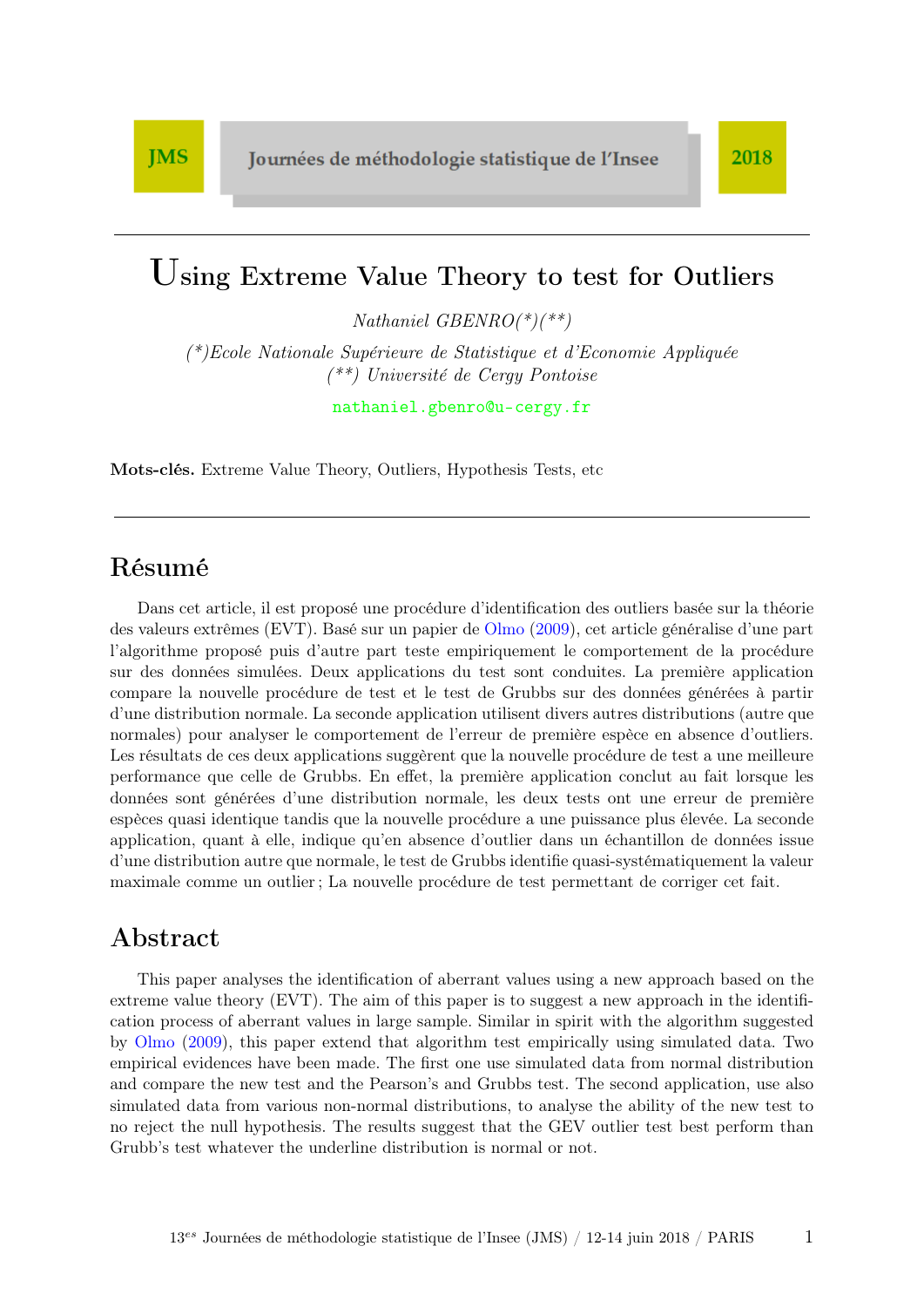# 1 Introduction

There is a wide literature dealing with outliers detection and treatment [\(Pearson & Sekar](#page-18-1) [1936\)](#page-18-1) [\(Grubbs](#page-17-0) [1950\)](#page-17-0) [\(Dixon](#page-17-1) [1950\)](#page-17-1) [\(RANGER](#page-18-2) [1990\)](#page-18-2) [\(Houfi & El Montasser](#page-17-2) [2009\)](#page-17-2). This growing interest in the study of aberrant values is due to the fact that outliers could have serious impact on descriptive or econometric analysis. Indeed, (Houfi  $&$  El Montasser [2009\)](#page-17-2) has shown that this kind of observation can lead statistical and econometric analysis to wrong result. Hence, it's important to identify this kind of data in order to either reject them, either correct them before analysis.

The outliers's issues is inevitable for those who have to analyze big dataset every day. Indeed, the data used for analysis are not, most of the time, cleaned from all error, especially when working on micro economic data (large N) like household data. For example, it is the case of collection error, entry error or sampling error. Even when the administrator of a data collection have try to clean every error from the dataset, it remains sometimes this kind of influential data. For those reasons, it is important to identify and eventually correct the outliers.

In spite of a wide literature on outliers, there is not a unique definition of that concept. It seems difficult to give an unique and universal definition. Indeed, in the literature, the definition of aberrant values is link to the hypothesis that should be verify. Although, all definitions agree on the fact that aberrant data are differents and move away from the others observations [\(Dixon](#page-17-1) [1950\)](#page-17-1) [\(Grubbs](#page-17-0) [1950\)](#page-17-0) [\(RANGER](#page-18-2) [1990\)](#page-18-2). The most popular definition in the literature states that aberrant values are those with a cumulative density function (CDF) which move away from the CDF of others. That means that given  $(X_1, X_2, \ldots, X_n)$ , a series of variables, and  $(x_1, x_2, \ldots, x_n)$ the observed values, the value  $x_m$  is consider as an aberrant value if the CDF of  $X_m$  recorded  $F_m$ deviate from F, the CFD of the others observations; For instance,  $F_m = (1 - \epsilon)F + \epsilon G$ , where  $\epsilon \in ]0, 0.5]$  and  $G \neq F$  (two CDF).

In the literature, there are a lot of methods to address the identification and the treatment of outliers. [\(Chandola et al.](#page-17-3) [2009\)](#page-17-3) and [\(Cousineau & Chartier](#page-17-4) [2015\)](#page-17-4) made a survey which tries to provide a structured and comprehensive overview of the research on outlier's detection. Theses methods can be categorized into two broads groups : univariate and multivariate methods. In the present paper, we will focus on univariate approaches. The univariate methods include the following :

- statistics related to ratio excess / spread [\(Dixon](#page-17-1) [1950\)](#page-17-1) ;
- $\overline{\phantom{a}}$  statistics linked to the ratio amplitude / spread [\(Dixon](#page-17-1) [1950\)](#page-17-1);
- statistics linked to the ratio gap / spread, like the classic test of Grubbs [\(Grubbs](#page-17-0)  $1950$ );
- statistics linked to the extreme / position report [\(Thompson](#page-18-3) [1935\)](#page-18-3) [\(Pearson & Sekar](#page-18-1) [1936\)](#page-18-1) [\(Grubbs](#page-17-0) [1950\)](#page-17-0) ;
- $-$  statistics linked to the ratio of sums of squares [\(Dixon](#page-17-1) [1950\)](#page-17-1):
- statistics linked to higher order moments ;
- Shapiro-Wilks W statistic (Shapiro et al, 1968 ; Royston. 1982).

Many other methods have been develop to identify outliers in several cases : box plot, modified central tendency indicators, multivariate outliers methods detection, regression case and so on. More details can be obtain in [\(Nikulin & Zerbet](#page-18-4) [2002\)](#page-18-4). In this paper, we will focus on two of these tests which are based on the maximum statistic :[\(Pearson & Sekar](#page-18-1) [1936\)](#page-18-1) and [\(Grubbs](#page-17-0) [1950\)](#page-17-0). The latter are one of the most used methods in practice. As most of the outlier's methods detection, they based on the fact that the data generator process is gaussian. When the underlying data are not normal, they are not useful anymore. [\(Olmo](#page-18-0) [2009\)](#page-18-0) suggest a new test based on Extreme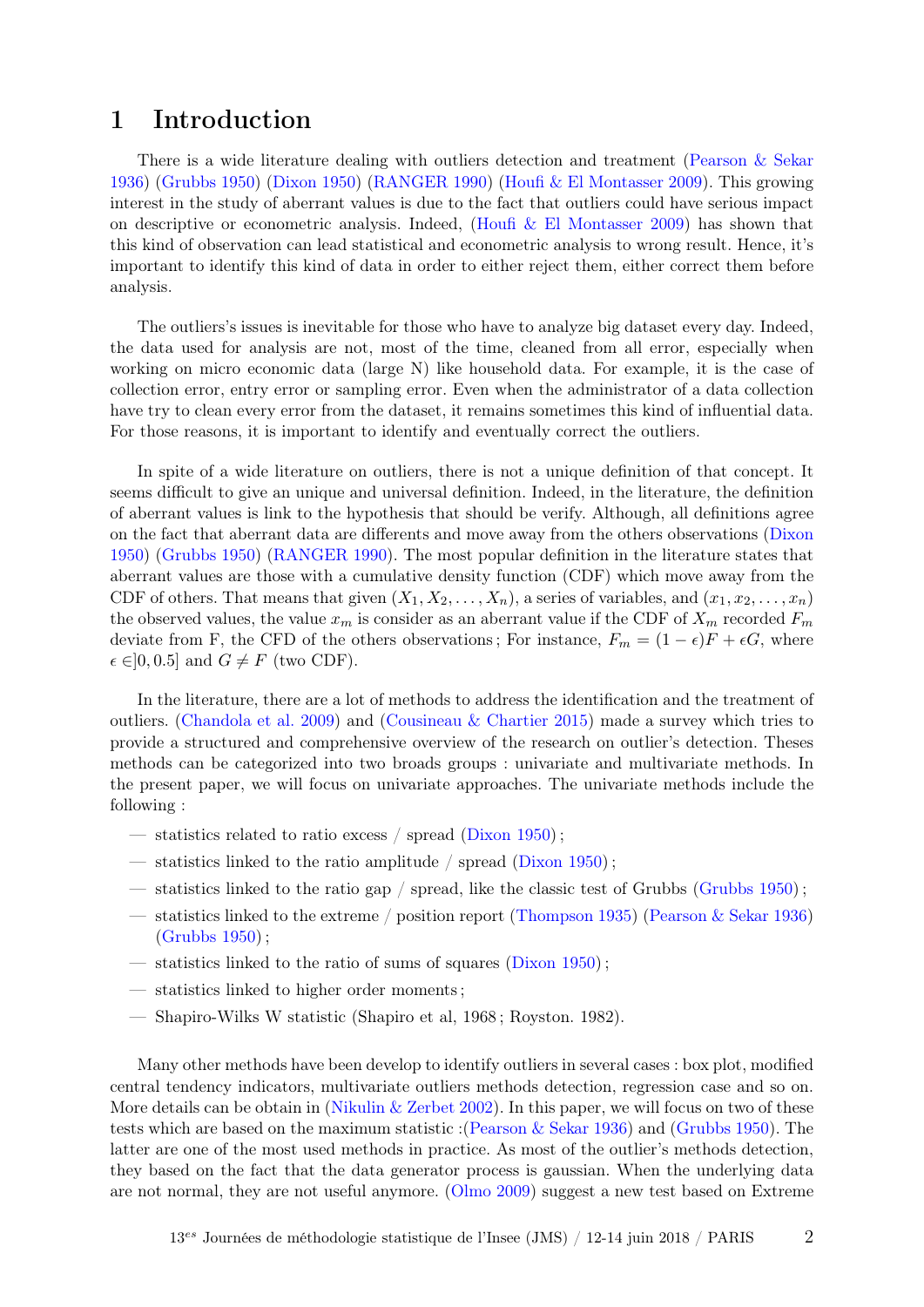Value Theory (EVT). This test allows to deal with non normal data. However, the suggested test is restricted to some family of distributions.In this paper, we extend it to all distributions and made empirical applications.

This paper have two mains contributions. The first contribution is to suggest a new procedure to test for outliers whatever the underlying distribution (either normal or not). Using some properties of EVT, we are able to use only one critical value for the test. The second contribution is an empirical exercice. Two empirical applications have been made. The first application compare the new EVT based test and one popular outliers test : the Grubbs test. We shown that the new EVT based test perform well than the Grubbs's test and more there is outliers, more the new test perform well than Grubbs's test. We also shown that when the underlying distribution isn't normal, the type I error is still under control of the new EVT based test.

The paper is organized as follows. In the following section, we review background material of [\(Pearson & Sekar](#page-18-1) [1936\)](#page-18-1) and [\(Grubbs](#page-17-0) [1950\)](#page-17-0) tests. Section 3 summarizes the main results of EVT used to compute our new test's statistic. In section 4, we present test and give some properties. Two empirical evidences have been done in last section 5.

# <span id="page-2-0"></span>2 The motivation

In this section, we present Pearson's and Grubbs's test since there are the more popular outliers test. We highlight the fact that those test tests are based on the gaussian assumption. Indeed, when the underlying distribution isn't normal, these tests reject systematically the null hypothesis.

#### 2.1 [\(Pearson & Sekar](#page-18-1) [1936\)](#page-18-1) and [\(Grubbs](#page-17-0) [1950\)](#page-17-0)

Let's consider a sample  $x_1, x_2, \ldots, x_n$  generated from a **normal distribution** with mean  $\mu_i$ and variance  $\sigma^2$ . The ordered sample is noted  $x_{(1)}, x_{(2)}, \ldots, x_{(n)}$ . We like to know if  $x_{(n)}$  is an outlier observation or not. Let's start by the definition of outlier of Pearson test given by [\(Nikulin](#page-18-4) [& Zerbet](#page-18-4) [2002\)](#page-18-4).

**Definition 1.** Given a sample generated from a normal distribution with mean  $\mu_i$  and variance  $\sigma^2$ . We define :  $H_0: \mu_1 = \mu_2 = \ldots = \mu_{m-1} = \mu_{m+1} = \ldots = \mu_n = \mu, \quad \mu_m = \mu + d$ and  $H_{a1} = d \neq 0$ ,  $H_{a2} = d < 0$ ,  $H_{a3} = d > 0$ .

When the alternative hypothesis is  $H_{a1}$ , this is the Grubbs test,  $H_{a2}$  and  $H_{a3}$  are the test for the maximum and the minimum.

It is important to understand the null hypothesis and the alternative. The null hypothesis is the fact that the sample is an iid sample and the alternative is the fact that one observation has different distribution. So the test stipulate that under the null hypothesis, the observation is not an outlier and under the alternative it's an outlier. This is equivalent to say that, the observation is an outlier iff the  $\delta$  didn't behave like it must if  $H_0$  was true. This same approach will be use to define an outlier in the general case where the CDF F is not necessary a normal distribution.

In the original paper of [\(Thompson](#page-18-3) [1935\)](#page-18-3), the test's statistic is  $\tau = \frac{\delta}{s}$  $\frac{\delta}{s}$  ( a studentized statistic), where :

$$
\delta = x_{(n)} - \bar{x} \quad and \quad s = \sqrt{\sum_{i=1}^{N} (x_i - \bar{x})^2}
$$
\n(2.1)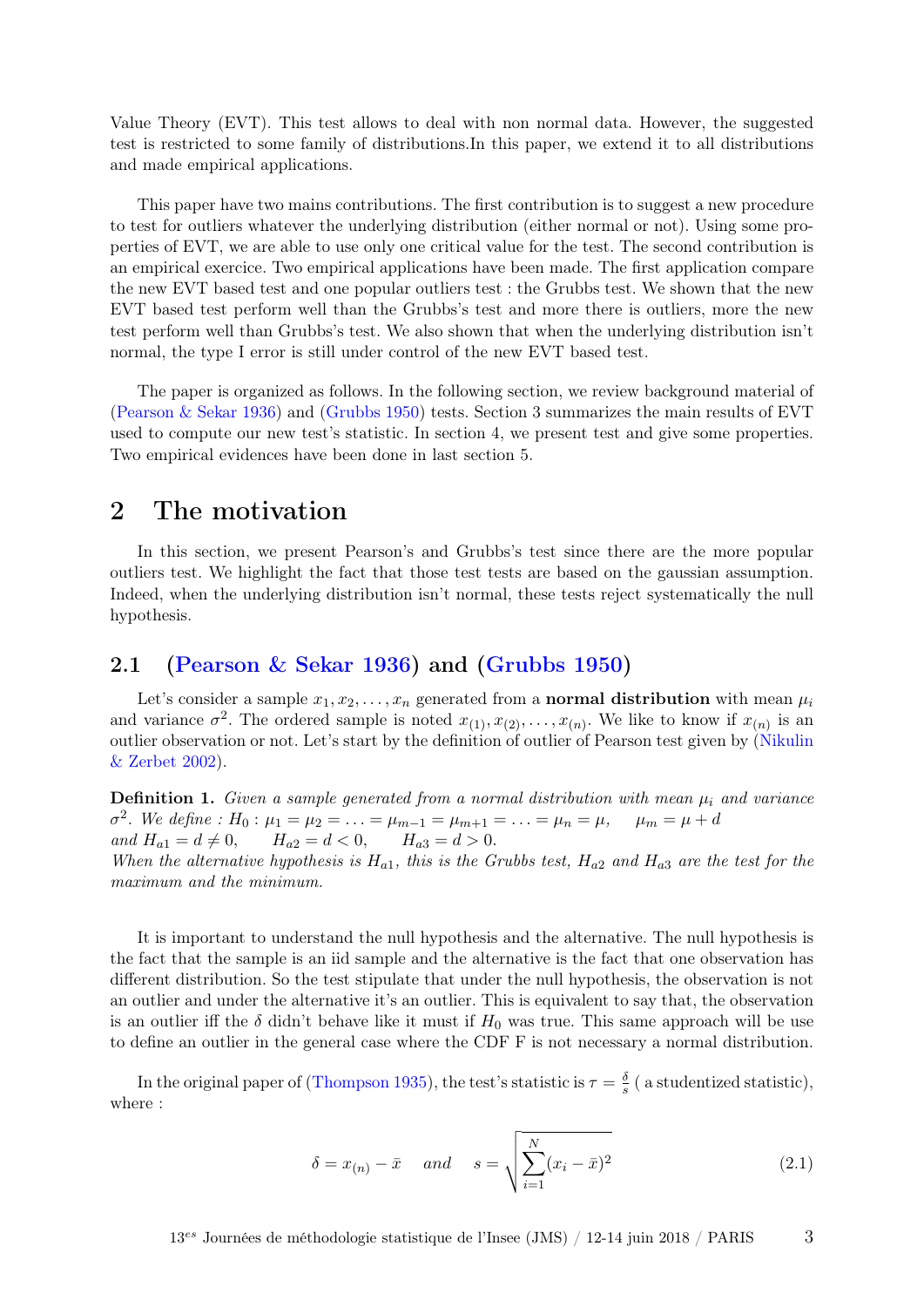[\(Pearson & Sekar](#page-18-1) [1936\)](#page-18-1) shown that when changing the alternative hypothesis or when there are more than one outlier, Thompson statistic is not efficient. For this purpose, [\(Pearson & Sekar](#page-18-1) [1936\)](#page-18-1) propose the Thompson statistic for testing only the most extreme (either the smallest or the highest observation) as outlier. (Pearson  $&$  Sekar [1936\)](#page-18-1) tabulate the critical values in the case of normal distribution either the parameters are know or not  $1$  without derivate the exact distribution of  $\tau$ .

**Example 1** : Barnett et Lewis (1994) Given a sample of size 10,  $x_1 = 1.74$ ,  $x_2 = 1.46$ ,  $x_3 = 1.28, x_4 = -0.02, x_5 = -0.40, x_6 = 0.02, x_7 = 3.89, x_8 = 1.35, x_9 = -0.10 \text{ and } x_{10} = 1.71.$ 

If we want to test if the largest observation is an outlier according to Pearson's test, we will compute  $\tau$  statistic. If we suppose that the underlying distribution is normal, we can use Pearson approach. We compute  $\tau_{(n)}$  as earlier using the empirical estimator of the mean and variance,  $\tau(n) = \frac{x(n)-\bar{x}}{\sigma}$  where  $\bar{x}$  and  $\sigma$  are the empirical mean and standard deviation of the sample.  $x_7=3.89$  is found to be an outlier since  $\tau_{(n)}$  is greater than [2](#page-3-1).29<sup>2</sup>.

Since [\(Pearson & Sekar](#page-18-1) [1936\)](#page-18-1) tabulate the critical values without deriving the exact distri-bution, [\(Grubbs](#page-17-0) [1950\)](#page-17-0) derive the exact distribution of the statistic  $\tau$  and expand the test to the bilateral case. Our main concern in this paper is to test for outlier even when the underlying distribution is not normal. In the next sub section, we shown empirically that Grubbs's or Pearson's test aren't applicable when the underlying distribution isn't normal.

### <span id="page-3-3"></span>2.2 Sample from non normal parent

In practice, the distribution of a given sample is unknown although, there is a lot of adequation test like QQ plot, PP plot, Jacques Bera test, Kolmogorov-Smirov test. Grubb's test can't be used when the underlying distribution isn't normal. We test empirically this fact by simulating 1 000 samples of different size  $(N=10, 20, 30, 50, 100, 200, 500)$  $(N=10, 20, 30, 50, 100, 200, 500)$  $(N=10, 20, 30, 50, 100, 200, 500)$  from different parents <sup>3</sup>. For each sample, we test if the maximum  $x_{(n)}$  is an outlier using Grubb's test. We report on y-axis the percentage of the number of times that the maximum have been identify as outlier. According to test theory, since the sample is generated from the same parent, the Grubbs's test should not reject the null hypothesis or to be exact, the rejection rate shouldn't exceed the type I error. So, if the test is suitable, the type I error (5%) should be the same for all sample i.e the null hypothesis should be reject less than 5% (see Figure [1a\)](#page-4-0).

In most cases of samples drawn from normal distribution, the test didn't reject the null hypothesis more than the rate of the type I error. It's seem also that for uniform distribution, the test steel perform well by not identifying the highest observation as outlier (whatever the sample size). On the other hand, we can said that the test isn't suitable for most distributions like exponential, gamma, Paretto, and so on. Indeed, for majority of non normal distributions, Grubbs test identify the maximum as an outliers particularly when the sample size become large.

To overcome, the case of non normal distribution, a naive statistic which could be used is  $U_+$  = max  $x_i$ , we can notice that the general distribution of  $U_+$  can be obtained simply when F is known.  $U_{+}$ 's CFD is given by :

$$
P(U_{+} \leq x) = F^{n}(x) \tag{2.2}
$$

<span id="page-3-0"></span><sup>1.</sup> either the mean and the variance are know, either the mean is know and the variance are unknown or the mean is unknown and the variance is know, the both are unknown

<span id="page-3-1"></span><sup>2.</sup> See the critical value's table of Pearson

<span id="page-3-2"></span><sup>3.</sup> normal, log-normal, gamma, exponential, Weibull, uniform, beta, Pareto and Frechet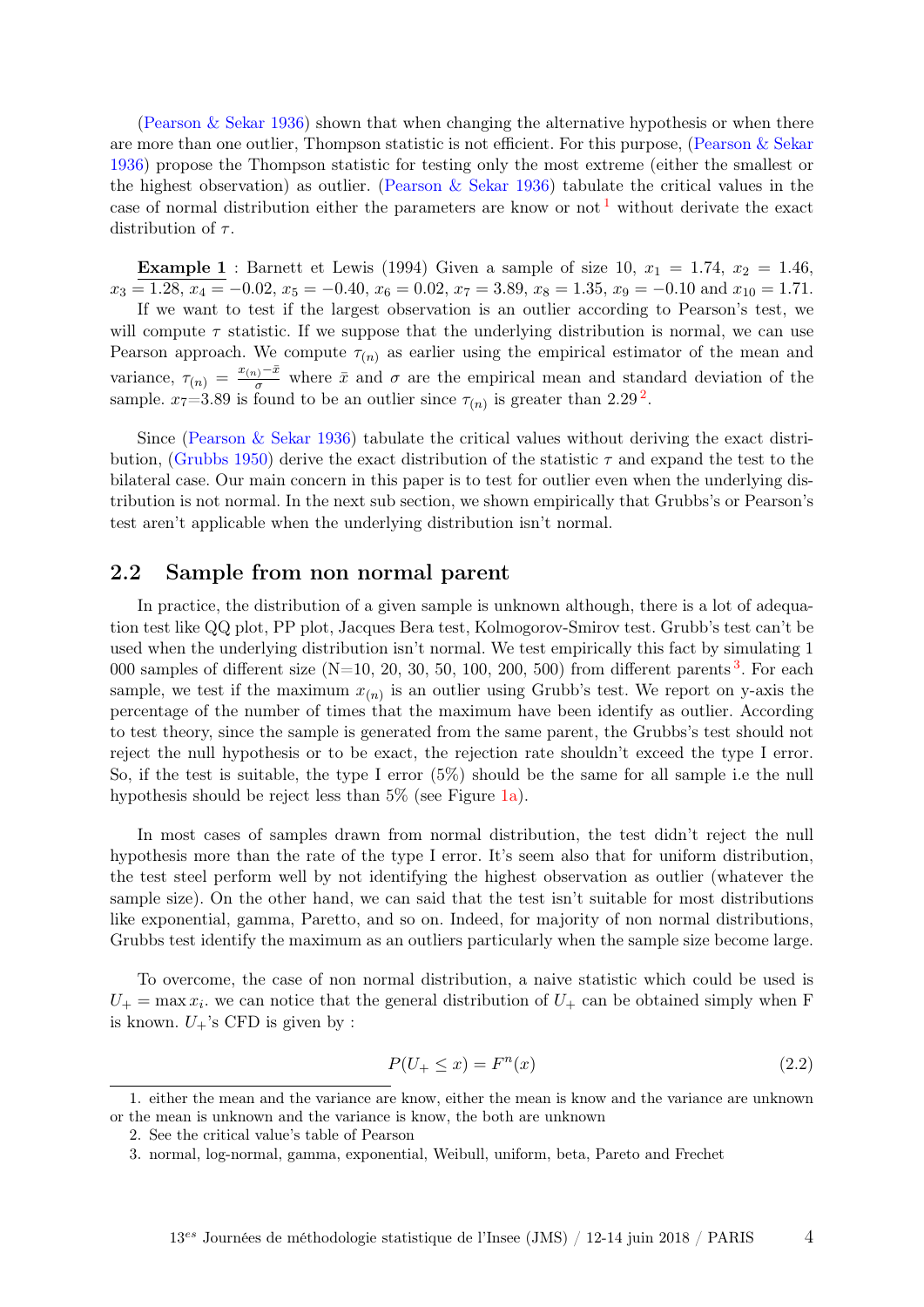<span id="page-4-0"></span>

Figure 1 – Application of Grubbs criterion under normal and no normal population. The red line indicate the 5% level. The data have been simulated from different parent which are normal, log-normal, gamma, exponential, Weibull, uniform, beta, Pareto and Frechet. Two groups have been created. The first group contain distributions which have an exponential right tail while group 2 contains distributions with polynomial decaying and those with finite right endpoint. More details on the two groups is given later in the paper. We simulate 1 000 samples of different size  $(N=10, 20, 30, 50, 100, 200, 500)$ . For each sample, we test if the maximum  $x_{(n)}$  is an outlier using Grubbs's test. Since the sample is generate from the same parent, the Grubbs's test should not reject the null hypothesis more than 0.05.

The advantages of Grubbs's approach is the fact that the test can be computed even when the parameters are unknown while this naive approach suppose the knowledge of the underlying distribution. Actually, another problem with this naive approach is the fact that the distribution of  $U_{+}$  is degenerated asymptotically. To overcome this fact and to generalized the approach of Pearson and Grubb to non normal distributions, we will propose another approach based on the extreme values theory. This approach use a normalized version of the above statistic. We present in the next section some tools from extreme value theory which would be use for the new approach.

### 3 Statistic From Extreme Value Theory

#### 3.1 Generality on EVT

Given an iid ordered sample of size n from distribution function F (at least for n-1 observations),  $x_{(1)}, x_{(2)}, \ldots, x_{(n)}$ , our aims is this section is to find a statistic like Grubbs's statistic, which will test either the highest  $x_{(n)}$  (resp the lowest  $x_{(1)}$ ) observation is an outlier or not whatever F is normal or not. This test will be a generalized Grubbs statistic. Keep remind that, Grubbs's statistic is a studentized statistic. The normalization is done by centering each observation with the empirical mean  $\bar{x}$  and by scaling with the empirical standard deviation  $\sigma$ . So we wish to derive a statistic,  $\gamma_n$  which have the following form :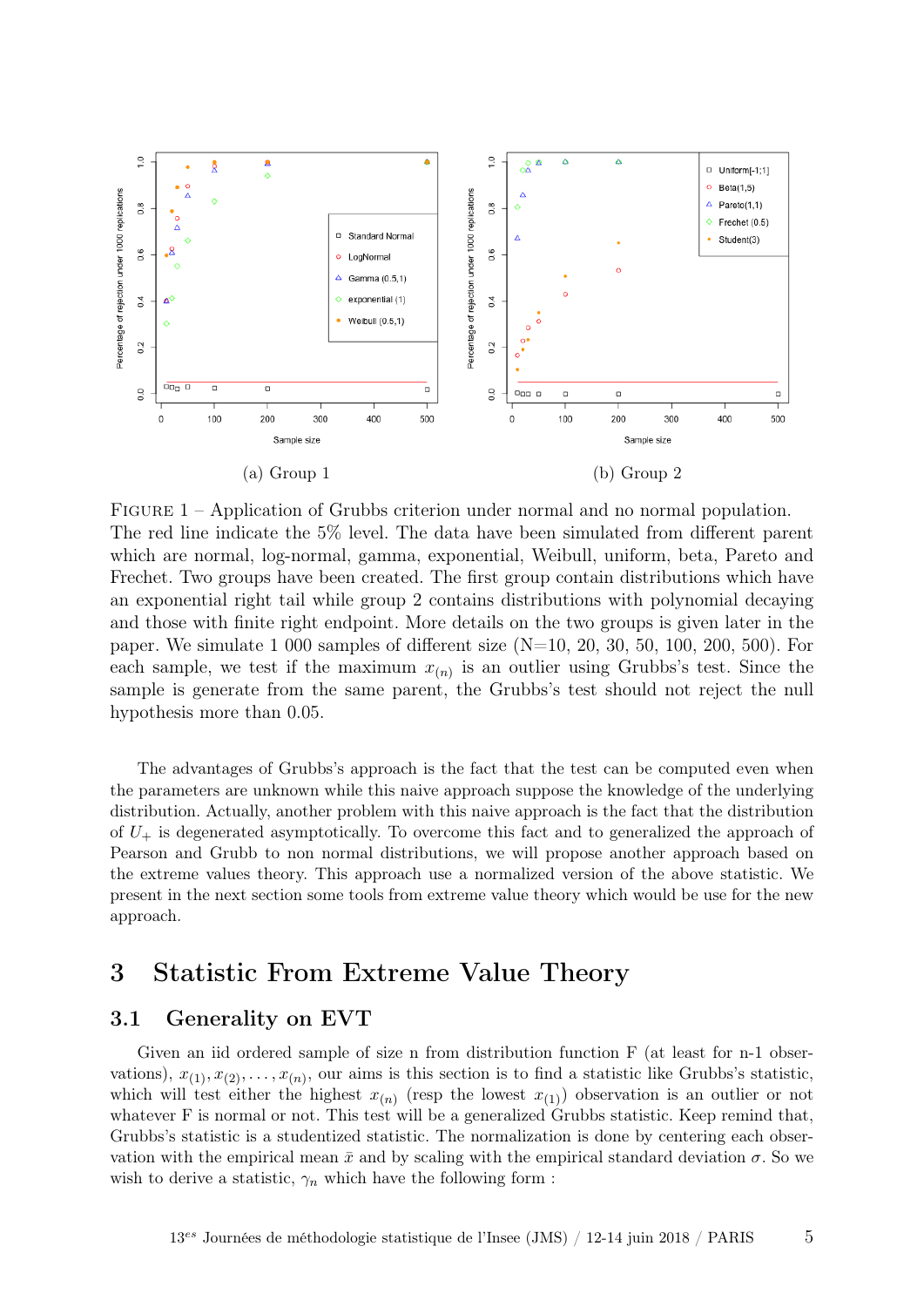<span id="page-5-1"></span>
$$
\gamma_n = \frac{x_{(n)} - a_n}{b_n} \tag{3.1}
$$

where  $a_n$  (resp  $b_n > 0$ ) will play the role of the mean  $\bar{x}$  (resp the standard deviation  $\sigma$ ). The generalized extreme values (GEV) theory guaranty under some regularity conditions that with a well choices series  $a_n$  and  $b_n$ , it exist a non degenerated distribution G such that :

$$
P(\frac{x_{(n)} - a_n}{b_n} \le y) = F^{(n)}(yb_n + a_n) \underset{n \to +\infty}{\longrightarrow} G_{\epsilon}(y)
$$
\n(3.2)

Only three limit distributions are possibles according to the value of  $\epsilon$ : Gumbel distribution  $(\epsilon = 0, \text{ type } I),$  Frechet distribution  $(\epsilon > 0, \text{ type } II)$  or Weibull distribution  $(\epsilon < 0, \text{ type } III).$ The CDF of these functions are given by :

<span id="page-5-2"></span>
$$
G_{\epsilon}(x) = \begin{cases} exp[-(1 + \epsilon \frac{x - \mu}{\sigma})_{+}^{-\frac{1}{\epsilon}}] & \text{si } \epsilon \neq 0\\ exp[-exp(-\frac{x - \mu}{\sigma})] & \text{si } \epsilon = 0 \end{cases}
$$
(3.3)

where  $x_+ = \max(x, 0)$ ,  $\mu$  and  $\sigma$  are location and scale parameters. The GEV distribution is characterized by the shape parameter  $\epsilon$ , which is known as the extreme value index (EVI). This index characterize the right tail of the distribution. When  $\epsilon > 0$ , the distribution has a heavy tail; when  $\epsilon$  < 0, the distribution is a short tail distribution while a null value of  $\epsilon$  refer to an exponential tail distribution. The Weibull distribution have a finite endpoint as shown by figure [2a](#page-5-0) while Gumbel and Frechet have an infinity endpoint. The endpoint of a distribution F is define as  $x_F = \sup\{x \text{ s.t } F(x) < 1\}$ . In the right tail outliers identification, it's more likely that the maximum belongs to either Gumbel either Frechet distribution while in left tail outlier cases, it is Gumbel and Weibull distributions which are more likely to describe the extreme behavior.

<span id="page-5-0"></span>

FIGURE 2 – Three cases of extreme value distribution with  $\mu = 0$  and  $\sigma = 1$ 

When the sample is generated from CDF F and the standardized sample maximum  $\gamma_n$  (see [3.1\)](#page-5-1) converges to  $G_{\epsilon}$ , we will say that F belongs to the maximum domain attraction of  $G_{\epsilon}$ ,  $F \in D(G_{\epsilon})$ . It shown that the Frechet domain includes distributions such as the Pareto type, Burr, inverse gamma, log gamma, Student, and Frechet ; The Weibull domain includes distributions such as beta, power-law with an upper bound, reversed-Burr, and reversed-Weibull ;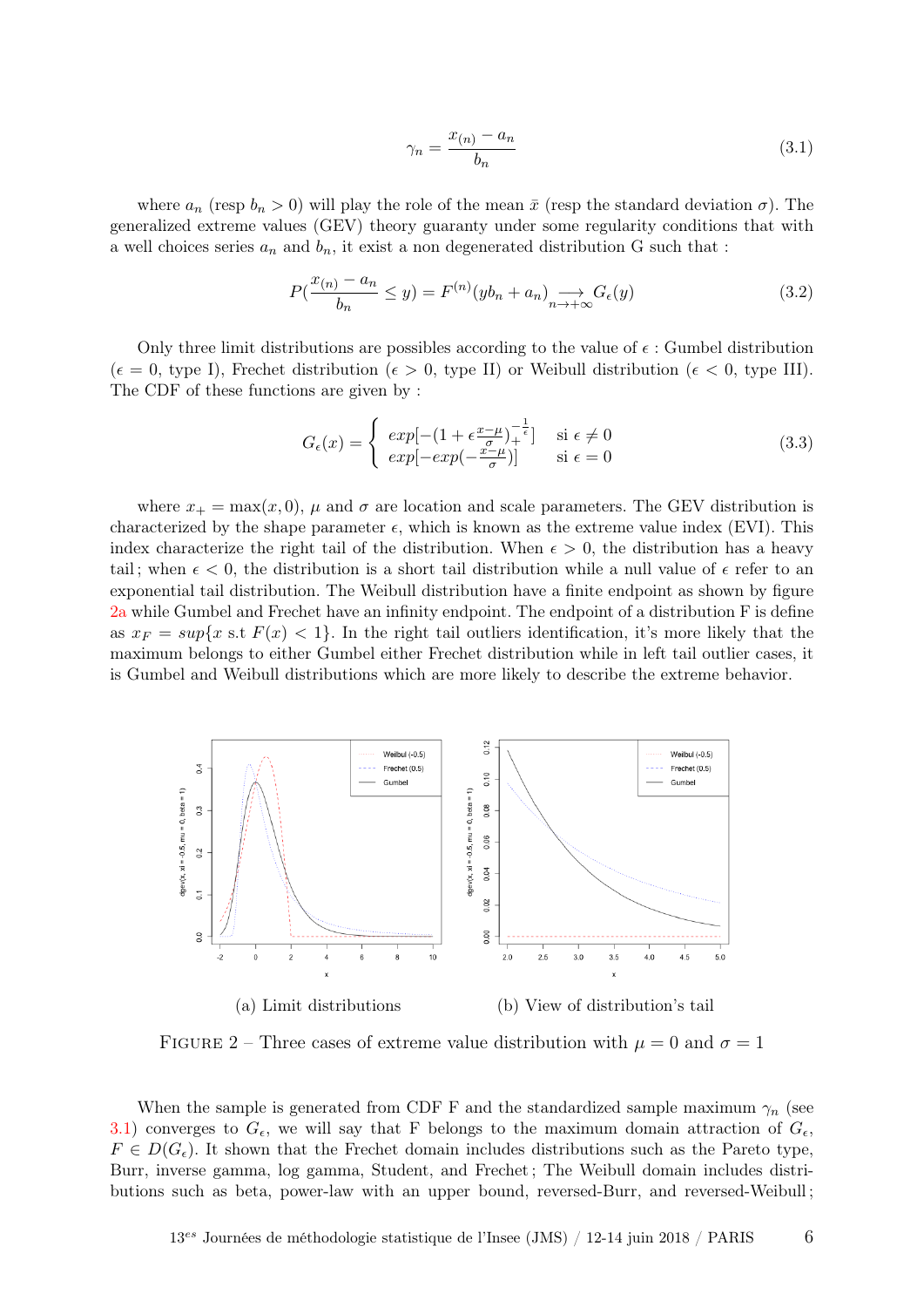The Gumbel domain includes many commonly used distributions such as exponential, Weibull, gamma, logistic, normal, and log-normal [\(Embrechts et al.](#page-17-5) [2013\)](#page-17-5). So, to compute a statistic like the one in equation [3.1,](#page-5-1) one need to know two parameters : the normalized parameters and the EVI. The next section deal with the estimation of the EVI while section 4 defined the norming constants used in our test.

### 3.2 EVI estimators and the Generalized Pareto Distribution (GPD)

Given a sample, the analyst doesn't know the underlying distribution which generate the observations. So, he doesn't know also which of the three limiting distributions will best fit the maximum behavior. To select between the three distributions, he have to estimate the tail index  $\epsilon$ . Many estimators have been suggested in literature. A well known estimator is Hill estimator which is given by  $(3.4)$ . This estimator is suitable when the EVI is non negative.

<span id="page-6-0"></span>
$$
\epsilon_n^H = \frac{1}{n_{u_n}} \sum_{i=0}^{n_{u_n}-1} \ln(x_{(n-i)}) - \ln(u_n) \tag{3.4}
$$

where  $u_n$  is a given threshold and where  $n_{u_n} = \# \{x_i : x_i > u_n\}^4$  $n_{u_n} = \# \{x_i : x_i > u_n\}^4$ . But, as we said before, Hill EVI estimator is suitable for a non negative index. One more general EVI estimator is Dekkers-Einmahl-de Haan estimator which can be used whatever the sign of  $\epsilon$ . This latter is defined as :

<span id="page-6-2"></span>
$$
\epsilon_n^{DEH} = 1 + H_n^{(1)} + \frac{1}{2} \left( \frac{(H_n^{(1)})^2}{H_n^{(2)}} - 1 \right)^{-1} \tag{3.5}
$$

where

$$
H_n^{(1)} = \frac{1}{k} \sum_{i=0}^{k-1} \left( \ln(x_{(n-i)}) - \ln(x_{(n-k)}) \right)
$$

and

$$
H_n^{(2)} = \frac{1}{k} \sum_{i=0}^{k-1} \left( \ln(x_{(n-i)}) - \ln(x_{(n-k)}) \right)^2
$$

Given the k highest observations,  $x_{(n-k)}$  plays the role of a threshold like the one defined in the Hill estimator. Many other estimators can be found in the literature like generalized Hill estimators, Pickands estimators, bootstrap based estimators (see [\(Embrechts et al.](#page-17-5) [2013\)](#page-17-5) for a good summary). The ideas behind these estimators can be found in figure [2b.](#page-5-0) It seem like above a threshold, we can make differences between the three limiting distributions. This fact is confirm by Balkema-de- Haan (1974) and [\(Pickands III](#page-18-5) [1975\)](#page-18-5) theorem which established that :

<span id="page-6-3"></span>
$$
\lim_{u_n \to +\infty} \left[ P(X \le a | X > u_n) - G_{\epsilon, \sigma_{u_n}}(a - u_n) \right] \to 0 \tag{3.6}
$$

where :

$$
G_{\epsilon,\sigma_{u_n}}(a-u_n) = \begin{cases} 1 - (1 + \epsilon \frac{a - u_n}{\sigma_{u_n}})_+^{-\frac{1}{\epsilon}} & \text{si } \epsilon \neq 0\\ 1 - exp(-\frac{a - u_n}{\sigma_{u_n}}) & \text{si } \epsilon = 0 \end{cases}
$$
(3.7)

<span id="page-6-1"></span><sup>4.</sup> #A denote the cardinal of the set A.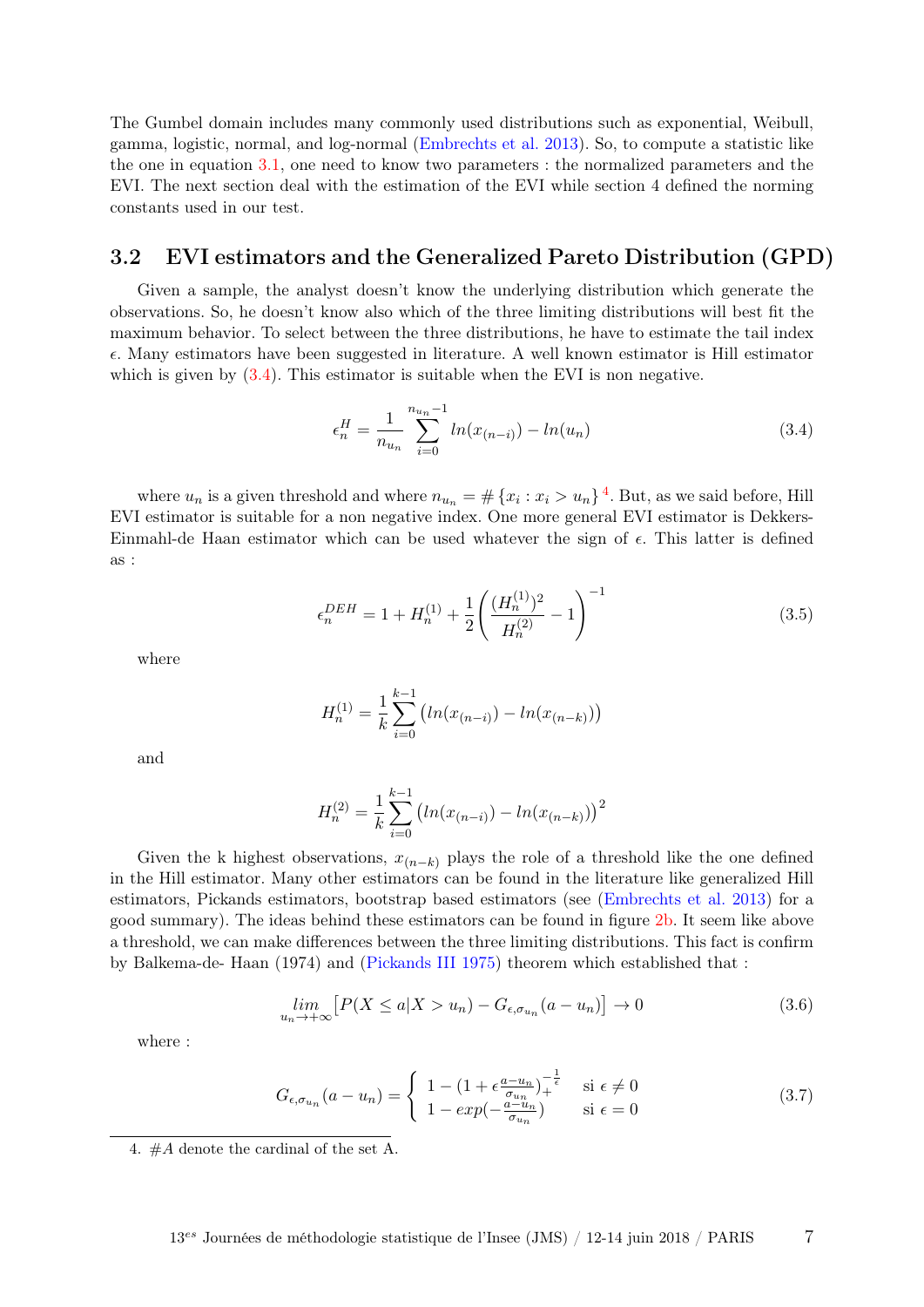$G_{\epsilon,\sigma_{u_n}}$  is the Generalized Pareto Distribution (GPD). This theorem says that above a threshold, we can approximate the behavior of X by GPD whatever the parent F. The connection between the GPD and GEV was first established by [\(Pickands III](#page-18-5) [1975\)](#page-18-5). This distribution is related to GEV distribution through the formula  $G_{\epsilon,\sigma_{u_n}}(x) = 1 - ln(G_{\epsilon}(x))$  with  $G_{\epsilon}$  the GEV distribution with location equal to  $u_n$  and scale parameter to  $\sigma_{u_n}$ . Starting from the GEV distribution  $G_{\epsilon}$  with location  $\mu$  and scale parameter  $\sigma$ , the equivalent GPD is given with the same EVI and scale parameter  $\sigma_{u_n} = \sigma + \epsilon(\mu - u_n)$  [\(Dey et al.](#page-17-6) [2016\)](#page-17-6).

Coming back to the estimation of the EVI  $\epsilon$ , the estimators presented above which are given by formula [\(3.4\)](#page-6-0) or [\(3.5\)](#page-6-2) need the knowledge of the threshold  $u_n$  (resp  $x_{(n-k)}$ ). Extreme value theory provide many estimators of the threshold. We present in the following subsection one of the most used methods in the literature.

#### 3.3 Some threshold selection methods

There are many tools and methods to select threshold in the extreme theory literature. We present the most used in the literature which are : the excess function plot, the Pickands method and the Reiss-Thomas method.

The excess function is based on the expectation value of the GPD. Given a threshold x, when the EVI is less than one  $(\epsilon < 1)$  it's easy to check that the expectation value of  $G_{\epsilon,\sigma}$  is given by :

<span id="page-7-1"></span>
$$
e_x = \frac{\sigma}{1 - \epsilon} + \frac{\epsilon}{1 - \epsilon}x\tag{3.8}
$$

This expectation value is a linear function of the threshold x. So, the ideas is to plot the empirical excess plot which is given by equation [\(3.9\)](#page-7-0) against the index i. Two informations can be read from the graph : (i) the type of the limiting distribution and (ii) the threshold. The threshold is the index at which the excess function become linear. In practice, it must exist many index at which the excess plot become linear. The threshold is chosen as the greatest since the GPD hold for a large threshold. The second information is read from the trend of the function. A constant trend (a horizontal line) implied that the underlying function belongs to Gumbel attraction domain. A downward trend suggest a short tail distribution (Weibull attraction domain) while a upward trend is an indication of a heavy tail distribution (F belongs to Frechet attraction domain). This is due to equation [\(3.8\)](#page-7-1) slope which is equal to  $\frac{\epsilon}{1-\epsilon}$ .

<span id="page-7-0"></span>
$$
e_{[i]} = \frac{1}{n-i} \sum_{j=0}^{n-i-1} x_{(n-j)} - x_{(i)}
$$
\n(3.9)

The second method is described by [\(Pickands III](#page-18-5) [1975\)](#page-18-5). Pickands suggest to choose the threshold equal to  $x_{[k]}$  where  $k = n - 4 \times M + 1$ . M is the solution to the following optimization problem :

<span id="page-7-2"></span>
$$
\underset{1 \le j \le \lfloor \frac{n}{4} \rfloor}{Argmin} \, \underset{1 \le j \le \lfloor \frac{n}{4} \rfloor}{sup_{0 \le x < \infty}} |\hat{S}_j(x) - \hat{G}_j(x)| \tag{3.10}
$$

where [.] denoted the integer part,  $\hat{G}_j$  is an estimate of the GPD based on the median and the third quartile of the sample and  $S_j(x)$  which is the upper tail is defined as :

$$
\hat{S}_j(x) = \frac{1}{4j} \sum_{m=1}^{4j-1} 1[x_{(n-m+1)} - x_{(n-4l+1)} \ge x]
$$
\n(3.11)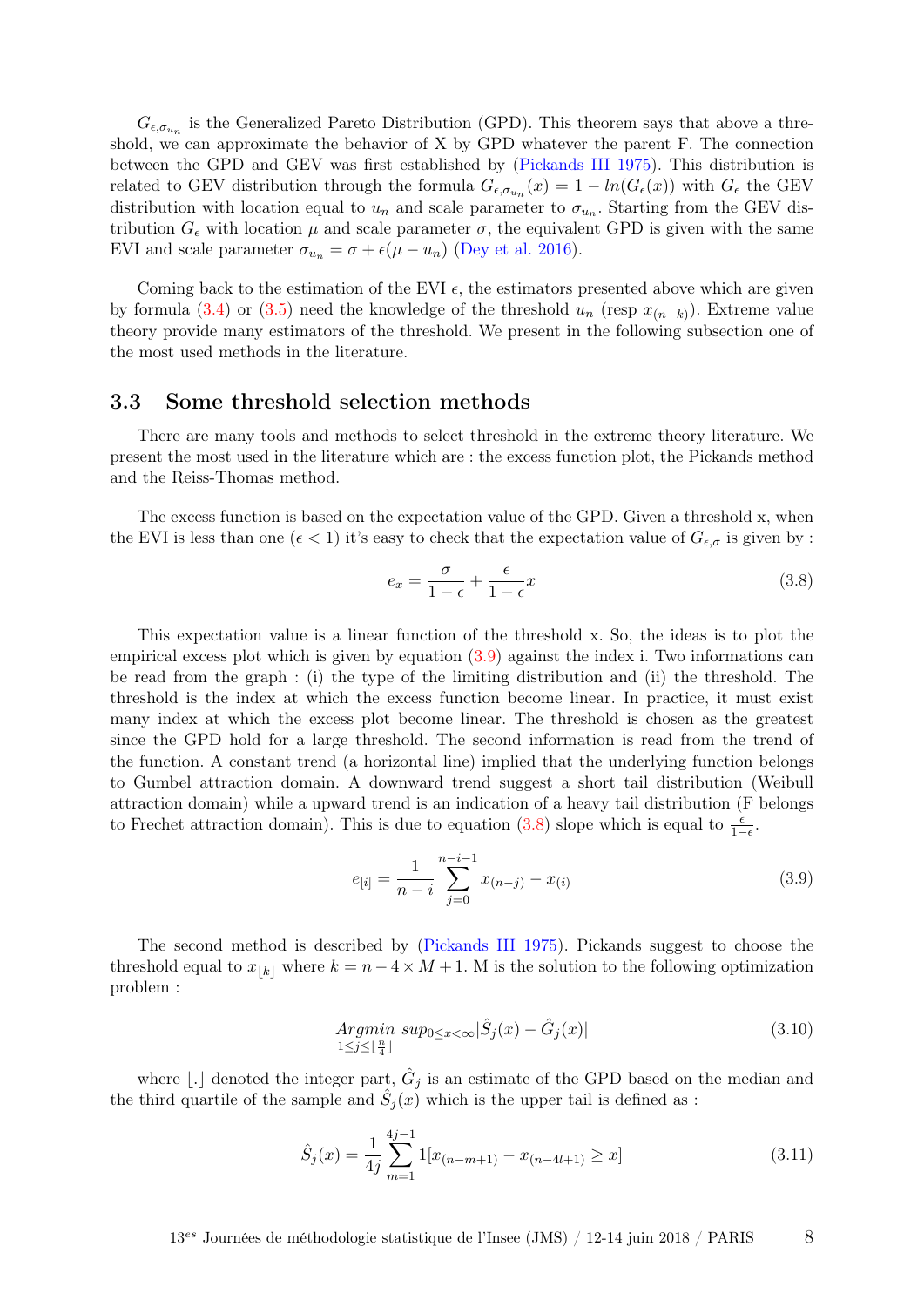The last method to determine the threshold which we will present is Reiss and Thomas (1997) [\(Neves & Alves](#page-18-6) [2004\)](#page-18-6). This method is an automatic selection procedure. The threshold is defined as  $x_{n-k+1}$  where k is the solution to the following optimization problem :

<span id="page-8-3"></span>
$$
\underset{2 \le k \le n}{Argmin} \frac{1}{k-1} \sum_{i=1}^{k} i^{\delta} (\epsilon_i - \epsilon_k) \tag{3.12}
$$

 $\epsilon_i$  is an estimation of the EVI. [\(Neves & Alves](#page-18-6) [2004\)](#page-18-6) suggest that an optimal value for  $\delta$ is 0.35 when  $\epsilon$  < 0 and 0.4 when  $\epsilon \geq 0$ . A good summary of others methods can be found in [\(Scarrott & MacDonald](#page-18-7) [2012\)](#page-18-7).

### 4 Hypothesis Test and Test's procedure

#### 4.1 Hypothesis Test and properties

In this section, we present the hypothesis, their properties and the test's procedure. We based on similar formulation of the hypothesis like in [Pearson & Sekar](#page-18-1) [\(1936\)](#page-18-1). As did, [\(Pearson & Sekar](#page-18-1) [1936\)](#page-18-1) and [\(Grubbs](#page-17-0) [1950\)](#page-17-0), we will define outlier based on the fact that all observations have the same distribution.

**Definition 2.** Let  $x_{(n)}$  (resp.  $x_{(1)}$ ) be the maximum (resp. the minimum) of a sample of size n, with  $X_i \sim F_i$ . The hypothesis test for identifying  $x_{(n)}$  or  $x_{(1)}$  as outlier is specify by :

$$
\begin{cases}\nH_0: F_i = F \forall i \in 1:n \\
H_a: \exists m \ s.t \ F_m \neq F\n\end{cases}.
$$
\n(4.1)

This test is a two tailed test since under the alternative. The outlier can either be on the right side either on the left side of the distribution or on the both side. We can also define the one tail version of the above test.

**Definition 3.** Let  $x_{(n)}$  (resp.  $x_{(1)}$ ) be the maximum (resp. the minimum) of a sample of size n, with  $X_i \sim F_i$ . The hypothesis test of identifying :

1.  $x_{(n)}$  as an outlier is :

<span id="page-8-0"></span>
$$
\begin{cases}\nH_0: F_i = F \forall i \in 1:n \\
H_a: \exists m \text{ and } x^* \text{ s.t } \forall y \ge x^* \ F_m(y) < F(y)\n\end{cases} \tag{4.2}
$$

2.  $x_{(1)}$  as an outlier is :

<span id="page-8-1"></span>
$$
\begin{cases}\nH_0: F_i = F \forall i \in 1: n \\
H_a: \exists m \text{ and } x^* \text{ s.t } \forall y \le x^* \ F(y) < F_m(y)\n\end{cases} \tag{4.3}
$$

The definition [\(4.2\)](#page-8-0) states that under alternative hypothesis, it is more likely to have a large value of  $x_{(n)}$  while the definition [\(4.3\)](#page-8-1) states that under alternative hypothesis, it is more likely to have a small value of  $x_{(1)}$ . To test hypothesis given by  $(4.2)$ , we consider the following statistics  $\gamma_n^0$  for  $F \in D(G_0)$ ,  $\gamma_n^{\epsilon}$  for  $F \in D(G_{\epsilon})$  with  $\epsilon > 0$  and  $\overline{\gamma}_n^{\epsilon}$  for  $F \in D(\overline{G}_{\epsilon})$  with  $\epsilon < 0$ .

<span id="page-8-2"></span>
$$
\gamma_n^0 = \frac{x_{(n)} - a_n}{b_n}, \gamma_n^{\epsilon} = \ln\left(\frac{x_{(n)} - a_n}{b_n}\right)^{\frac{1}{\epsilon}} \text{ and } \bar{\gamma}_n^{\epsilon} = \ln\left(-\frac{x_{(n)} - a_n}{b_n}\right)^{-\frac{1}{\epsilon}} \tag{4.4}
$$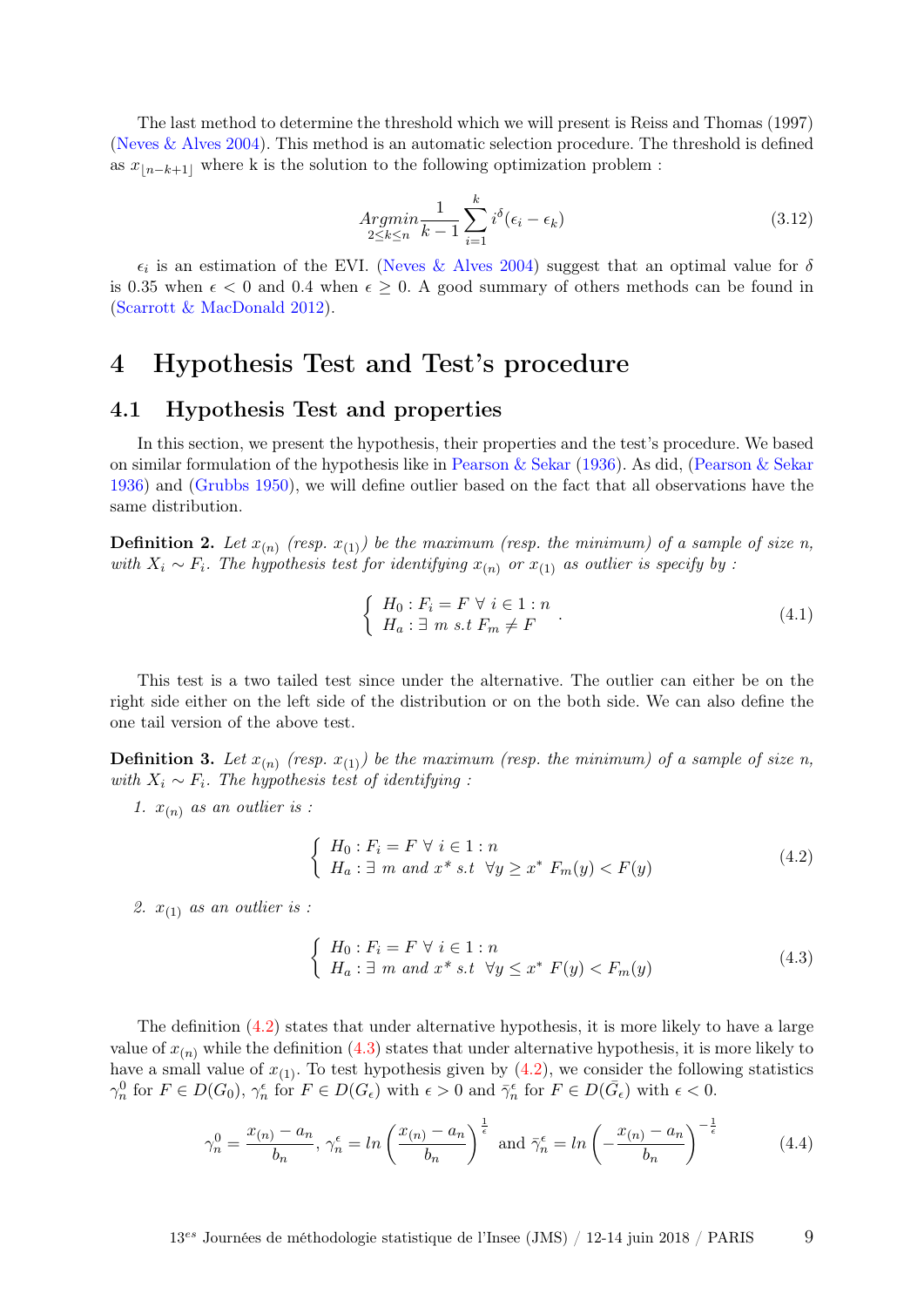The critical value at  $\alpha$  significance level for these statistics is given by  $\Lambda_{\alpha} = -ln(-ln(1-\alpha))$ <sup>[5](#page-9-0)</sup> obtained from the inverse of the Gumbel extreme value distribution [\(Olmo](#page-18-0) [2009\)](#page-18-0). The power of this test have been study by [\(Olmo](#page-18-0) [2009\)](#page-18-0) and the main results is given in the following proposition.

**Proposition 1.** Let  $x_{(n)}^0$  be the maximum of a sample of size n, under hypothesis  $X_i \sim F$  and  $x_{(n)}$  as in [\(4.2\)](#page-8-0). We define  $\eta = x_{(n)} - x_{(n)}^0$  if  $F \in D(G_0)$ ,  $\eta = \frac{x_{(n)}}{x_{(n)}^0}$  $\frac{x_{(n)}}{x_{(n)}^0} - 1$  if  $F \in D(G_{\epsilon})$  with  $\epsilon > 0$ and  $\eta = \frac{x_{(n)}-x_F}{x_0-x_F}$  $\frac{x_{(n)}-x_F}{x_{(n)}^0-x_F}-1$  if  $F\in D(\bar{G}_{\epsilon})$  with  $\epsilon < 0$ . We have the following results (See [\(Olmo](#page-18-0) [2009\)](#page-18-0)) : 1. If  $F \in D(G_0)$ , then the hypothesis [\(4.2\)](#page-8-0) is consistent under the alternative hypothesis  $H_a$ 

- iff  $b_n = o(\eta)$ .
- 2. If  $F \in D(G_{\epsilon}) \cup D(\bar{G}_{\epsilon})$ , then the hypothesis [\(4.2\)](#page-8-0) is consistent under the alternative hypothesis  $H_a$  iff  $\eta^{-1} = o(1)$ .

**Proof.** The proof for  $F \in D(G_0) \cup D(G_{\epsilon})$  have been done by [\(Olmo](#page-18-0) [2009\)](#page-18-0). We extend the proof for the case  $D(\bar{G}_{\epsilon})$ . Note that for distributions belong to Weibull attraction domain, the normalization coefficients can be choose equal to :  $a_n = x_F$  and  $b_n = x_F - F^{-1}(1 - \frac{1}{n})$  $\frac{1}{n}$ ). So, after some algebra  $\bar{\gamma}_n^\epsilon$  can be rewritten and we get :

$$
\bar{\gamma}_n^{\epsilon} = -\frac{1}{\epsilon} ln(x_{(n)}^0 - x_F) - \frac{1}{\epsilon} ln[F^{-1}(1 - \frac{1}{n}) - x_F] - \frac{1}{\epsilon} ln(1 + \eta) \n= \bar{\gamma}_{n,H_0}^{\epsilon} - \frac{1}{\epsilon} ln(1 + \eta)
$$

Now we note that,

$$
P(\bar{\gamma}_n^{\epsilon} > \Lambda_{\alpha}) = P(\bar{\gamma}_{n,H_0}^{\epsilon} > \Lambda_{\alpha} + \frac{1}{\epsilon}ln(1+\eta))
$$

$$
= (1 - (1 - \alpha)^{(1+\eta)^{-\frac{1}{\epsilon}}})
$$

where  $(1 - \alpha)^{(1+\eta)^{-\frac{1}{\epsilon}}} \longrightarrow 0$  iff  $\eta^{-1} = o(1)$  and given  $\epsilon < 0$ .

In this section, we had presented the properties of the hypothesis test of identifying outliers. The next section present the algorithm for implementing the test.

#### 4.2 Test Procedure

The test statistic of hypothesis [\(4.2\)](#page-8-0) required the knowledge of the norming constants  $a_n$  and  $b_n$ . If the CDF F belongs to Frechet or Weibull max-domain of attraction, we will also need to know the extreme value index  $\epsilon$  to compute the statistic  $\gamma_n^{\epsilon}$  and  $\bar{\gamma}_n^{\epsilon}$ . When the data generator process (DGP) is known, the parameters  $(a_n$  and  $b_n)$  can be estimated directly. These estimations have been computed for several distributions in [Embrechts et al.](#page-17-5) [\(2013\)](#page-17-5). For example, in the case of normal distribution, the norming constants are given by  $(4.5)$ . The norming constant have been also derived for several distributions like : Uniform, Weibull, Gamma, Log-normal, etc.

<span id="page-9-1"></span>
$$
b_n = (2ln(n))^{-1/2} \text{ and } a_n = b_n^{-1} - \frac{ln(4\pi) + ln(ln(n))}{2b_n^{-1}}
$$
(4.5)

But in practice, the DGP is unknown. So the direct estimation can't be used, To overcome this situation, we derive a semi parametric estimator for the norming constants using a suggested general formula given by [\(Embrechts et al.](#page-17-5) [2013\)](#page-17-5). The general suggested norming constants are :

<span id="page-9-0"></span><sup>5.</sup> We can use the same critical value because of the fact that : if Y  $\sim G_{\epsilon}$ ,  $\epsilon > 0$  and Z  $\sim G_{\epsilon}$ ,  $\epsilon < 0$ then  $\frac{1}{\epsilon}ln(Y)$  and  $-\frac{1}{\epsilon}ln(-Z) \sim G_0$ .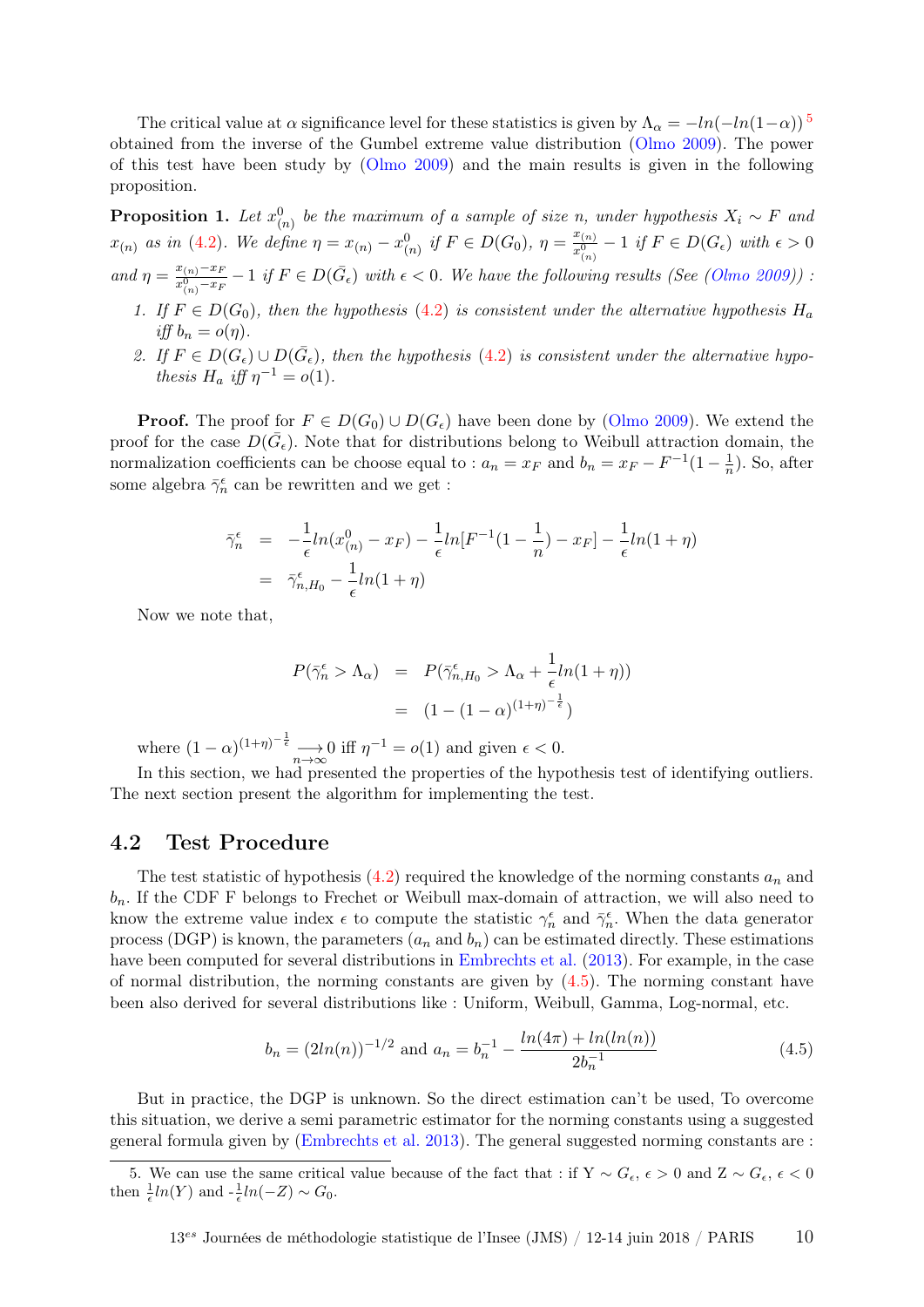| Max-Domain | $a_n$                        | $\prime_{n}$  |
|------------|------------------------------|---------------|
| Gumbel     | $F^{-1}$ (<br>$\overline{n}$ | $\gamma(a_n)$ |
| Frechet    |                              | $F^{-1}(1)$   |
| Weibull    | $x_F$                        | $x_F - F$     |

TABLE  $1$  – Norming constants

where  $\gamma(.)$  is an auxiliary function of distributions belong to Gumbel max-domain. This function can be treat as the mean excess function define by :

$$
\gamma(x) = E[X - x | X > x] \tag{4.6}
$$

To determine the norming constants, we have to estimate the endpoint  $x_F$  and the quantile  $F^{-1}(1-\frac{1}{n})$  $\frac{1}{n}$ ). [\(Olmo](#page-18-0) [2009\)](#page-18-0) have suggested estimator based on the Generalized Pareto distribution (GPD) based on the Balkema-de- Haan (1974) and [Pickands III](#page-18-5) [\(1975\)](#page-18-5) theorems. We have the following result.

<span id="page-10-0"></span>**Proposition 2.** BHP theorem  $(3.6)$  can be re-parametrize to:

1. If F belongs to Gumbel Max domain of attraction,  $\exists$  a function  $\gamma(t) > 0$  s.t :

$$
\lim_{u_n \to +\infty} \left[ P(X \le a | X > u_n) - (1 - \exp(-\frac{a - u_n}{\gamma(u_n)})) \right] \to 0 \tag{4.7}
$$

2. If F belongs to Frechet Max domain of attraction, we have the following result :

$$
\lim_{u_n \to +\infty} \left[ P(X \le a | X > u_n) - (1 - \left(\frac{a}{u_n}\right)^{-\frac{1}{\epsilon}}) \right] \to 0 \tag{4.8}
$$

3. If F belongs to Weibull Max domain of attraction, we have the following result :

$$
\lim_{u_n \to x_F} [P(X \le a | X > u_n) - (1 - (\frac{x_F - a}{x_F - u_n})^{\frac{1}{\epsilon}})] \to 0
$$
\n(4.9)

Based on the fact that a nonparametric estimator of  $F(u_n)$  is  $(1 - \frac{n_{un}}{n})$ , where  $n_{u_n}$  $\#\{x_i : x_i > u_n\}$ , we derive a semi-parametric estimator for the quantile  $F^{-1}(1-\frac{1}{n})$  $\frac{1}{n}$  as the one proposed by [\(Olmo](#page-18-0) [2009\)](#page-18-0). The following corollary specify the estimator of  $F^{-1}(1-\frac{1}{n})$  $\frac{1}{n}$ ) according to Max domain of attraction.

Corrolary 1. Under regularity assertions of the BHP theorem, and for a well choose threshold  $u_n$ , a semi parametric estimator of  $F^{-1}(1-\frac{1}{n})$  $rac{1}{n}$ ) is :

1. If F belongs to Gumbel Max domain of attraction, we have the following estimator :

$$
\hat{F}^{-1}(1 - \frac{1}{n}) = u_n + \gamma(u_n) \ln(n_{u_n})
$$
\n(4.10)

2. If F belongs to Frechet Max domain of attraction, we have the following estimator :

$$
\hat{F}^{-1}(1 - \frac{1}{n}) = n_{u_n}^{\hat{\epsilon}} u_n \tag{4.11}
$$

3. If F belongs to Weibull Max domain of attraction, we have the following estimator :

$$
\hat{F}^{-1}(1 - \frac{1}{n}) = x_F - n_{u_n}^{-\hat{\epsilon}}(x_F - u_n)
$$
\n(4.12)

 $13^{es}$  Journées de méthodologie statistique de l'Insee (JMS) / 12-14 juin 2018 / PARIS 11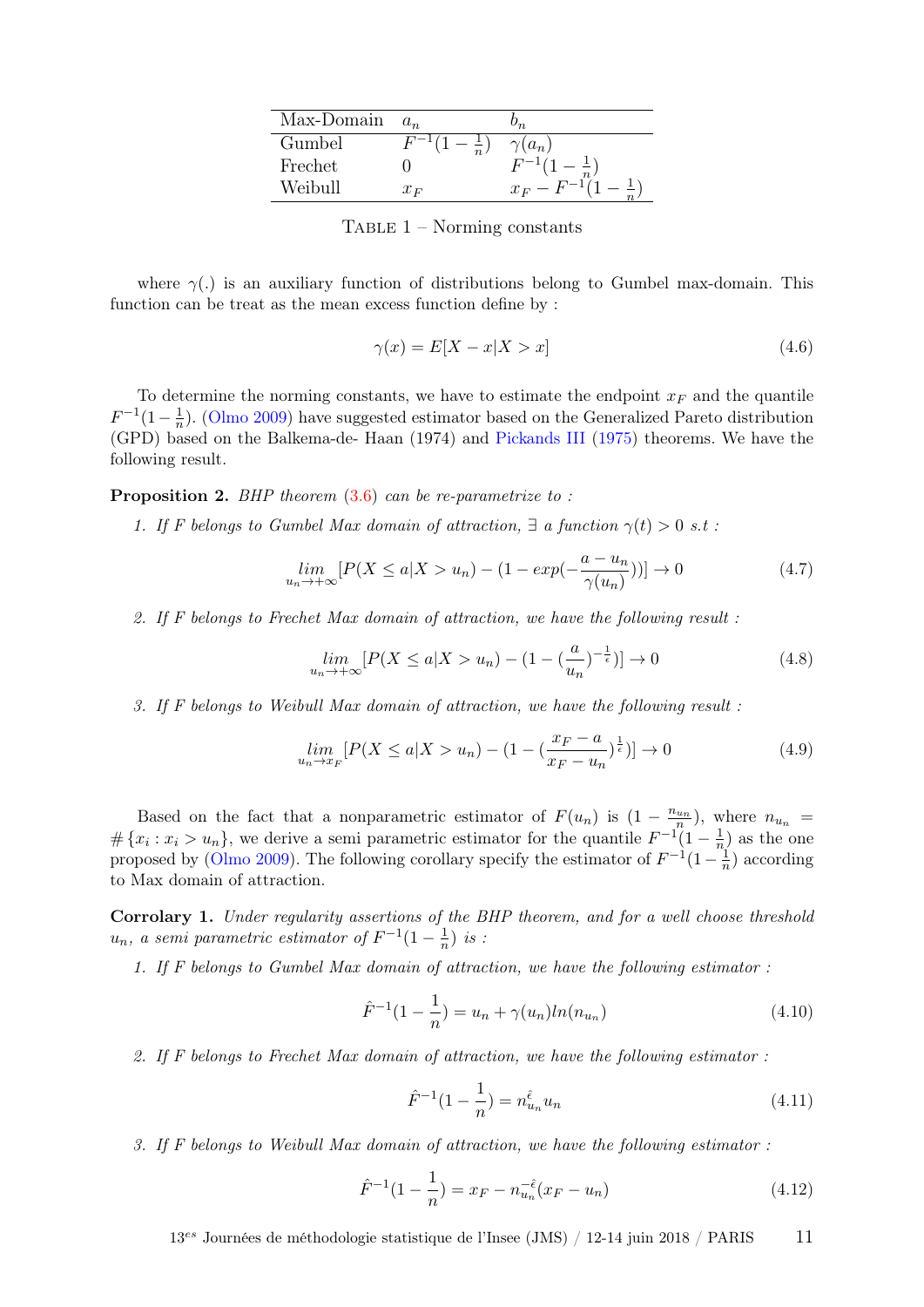The proof of the proposition [2](#page-10-0) is given in appendix [A.](#page-19-0) Now, as we have an estimator for the quantile  $F^{-1}(1-\frac{1}{n})$  $\frac{1}{n}$ , we look for an estimator of the right endpoint for distributions belong to Type III. A general estimator with good properties (consistency and asymptotic distribution) have been proposed by [\(Alves & Neves](#page-17-7) [2014\)](#page-17-7). This estimator is defined by :

$$
\hat{x_F} = x_{(n)} + \sum_{i=0}^{k-1} a_{ik} (x_{(n-k)} - x_{(n-k-i)})
$$
\n(4.13)

where

$$
a_{ik} = \frac{1}{log(2)} log(\frac{k+i+1}{k+i})
$$

We now have all necessary elements to define the test statistics. The statistics given by equation  $(4.4)$  can be rewritten as follow :

<span id="page-11-1"></span>
$$
\gamma_n^0 = \frac{x_{(n)} - u_n - \gamma(u_n)ln(n_{u_n})}{\gamma(u_n + \gamma(u_n)ln(n_{u_n}))}
$$
\n(4.14)

<span id="page-11-0"></span>
$$
\gamma_n^{\hat{\epsilon_n}} = \frac{1}{\hat{\epsilon_n}} ln(x_{(n)}) - \frac{1}{\hat{\epsilon_n}} ln(u_n) - ln(n_{u_n})
$$
\n(4.15)

<span id="page-11-2"></span>
$$
\bar{\gamma}_n^{\hat{\epsilon_n}} = -\frac{1}{\hat{\epsilon_n}} ln(\sum_{i=0}^{k-1} a_{ik}(x_{(n-k)} - x_{n-k-i})) + \frac{1}{\hat{\epsilon_n}} ln(x_{(n)} - u_n + \sum_{i=0}^{k-1} a_{ik}(x_{(n-k)} - x_{n-k-i})) - ln(n_{u_n})
$$
\n(4.16)

where  $n_{u_n} = \# \{x_i : x_i > u_n\}$ ,  $u_n$  a threshold and  $\hat{\epsilon_n}$  is an estimate of the EVI. One can use DEH estimator given by [\(3.5\)](#page-6-2), but when this parameter is non negative, it is better to use the Hill estimator given by [\(3.4\)](#page-6-0) as it has the lowest mean square error [\(Embrechts et al.](#page-17-5) [2013\)](#page-17-5). Many others estimators can be found in the literature [\(Dey et al.](#page-17-6) [2016\)](#page-17-6).

To detect iteratively more than one outlier in sample coming from distribution belongs to Frechet attraction domain, [\(Olmo](#page-18-0) [2009\)](#page-18-0) suggest an algorithm which is given below. In the algorithm, we note by "m" the number of outliers candidate. For each outlier candidate, the procedure is repeated "t" times in order to filter the effects of estimating  $\epsilon_n$  from data. The ordered sample is denoted  $x_{(1)}, x_{(2)}, \ldots, x_{(n)}$ . The steps of the procedure are given by algorithm A or B according to the value of  $\epsilon_n$ . In the case of distribution belongs to Gumbel attraction domain (algorithm B), there is no need of computing  $\epsilon_n$ , and we have adapted the algorithm A and the formula in step 4 is adjusted with  $\gamma_n^0$  and there is no more k,  $k_j$  and t in the algorithm A (we will refer to the algorithm in Gumbel case as algorithm B).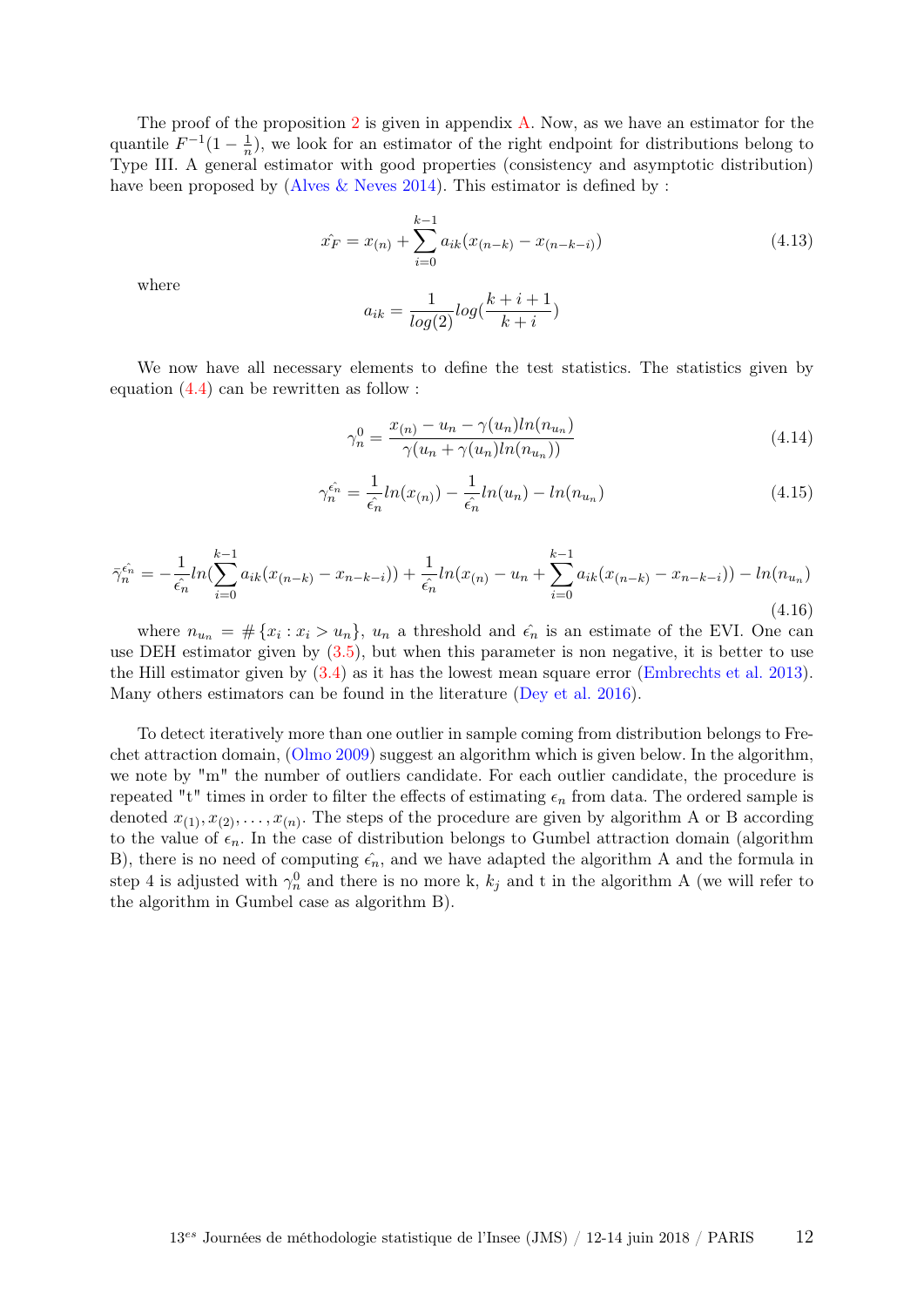#### Algorithm A

- 1. j=k=n; iter= $tol_0=0$ ; t; m.
- 2. Compute  $x_{(j)} = Max(x_{(1)}, x_{(2)}, \ldots, x_{(j)})$ iter=iter+1
- 3. Choose  $k_i$  as the fraction of j to estimate the EVI.  $tol_0 = tol_0 + 1$ <br> $u_n = x_{(k-k_j)}$ Compute  $\hat{\epsilon}_j$  given by  $(3.5)$  with  $x_{(k-k_j+1)}, \ldots, x_{(k)}$
- 4. Compute  $\gamma_i^{\hat{\epsilon}_j}$  $j_j^{\epsilon_j}$  given by [\(4.15\)](#page-11-0) with  $n_{u_n} =$  $\#\{x_i : x_i > u_n\}$
- 5. If  $\gamma_j^{\hat{\epsilon}_j} > \Lambda_\alpha$  then Report  $''x_{(j)}$  as outlier"  $j \leftarrow j - 1$ ;  $k = j$ ;  $tol_0 = 0$ . If *iter*  $\lt m$  then go to step 2 otherwise it's the end.
- 6. Otherwise ( i.e  $\gamma_j^{\hat{\epsilon}_j} \leq \Lambda_\alpha$  ) If  $tol_0 \leq t$  then  $\tilde{k} \leftarrow k-1$  and go to step 3. Otherwise if  $iter < m$  then go to step 2 Otherwise it's the end.

#### Algorithm B

- 1.  $j=n$ ; iter=0; m.
- 2. Compute  $x_{(j)} = Max(x_{(1)}, x_{(2)}, \ldots, x_{(j)})$ iter=iter+1
- 3. Compute  $\gamma_j^0$  given by [\(4.14\)](#page-11-1)
- 4. If  $\gamma_j^0 > \Lambda_\alpha$  then Report " $x_{(j)}$  as outlier"  $j \leftarrow j - 1;$ If iter  $\langle m \rangle$  then go to step 2 otherwise it's the end.
- 5. Otherwise (i.e  $\gamma_j^0 \leq \Lambda_\alpha$ ), it's the end.

We identify three points to discuss in these algorithms. The first point is the choice of the algorithm A or B. Nothing have been said by  $O$ lmo  $(2009)$  on that. We suggest to use many tools provided by the GEV theory like the excess function plot. If the trend is constant, we use Algorithm B and if the trend is upward we use algorithm A. The case of downward trend have not been treat by [Olmo](#page-18-0) [\(2009\)](#page-18-0). However, in practice even if the underlying distribution belongs to Gumbel attraction domain, it will be difficult to get a perfect horizontal line (constant trend). So we can compute an ordinary least square on the highest observations and test if the slope of the trend is statistically different from 0. If so, we use algorithm A otherwise we use algorithm B. Another approach is to compute EVI through [\(3.5\)](#page-6-2). If EVI is non null, we use algorithm A otherwise we use algorithm B.

The second point is related to the choice of  $k_j$  in algorithm A. The choice is done arbitrary. We suggest to use a more objective method by computing the minimum between the k given by [Pickands III](#page-18-5) [\(1975\)](#page-18-5) and that of Reiss and Thomas (1997). So we set  $k_j = \max (k_P, k_{RT})$ . To compute,  $k_i$  according to Reiss and Thomas (1997), we suggested to use  $\delta = 0.35$  as indicated by (Neves  $&$  Alves [2004\)](#page-18-6).

Finally, the last point refer to step 6 of algorithm A. If we have m outliers candidate and we found that  $x_{(n-j)}$ ,  $0 \leq j \leq m-1$  is not an outlier, it's does not matter to continue the algorithm, we should stop. So we suggest to drop step 6.b (Otherwise if  $iter < m$  then go to step 2 ) in algorithm A. Based ont those three points, we suggest a modified version of the algorithm and expand it to distributions belong to Weibull Max domain.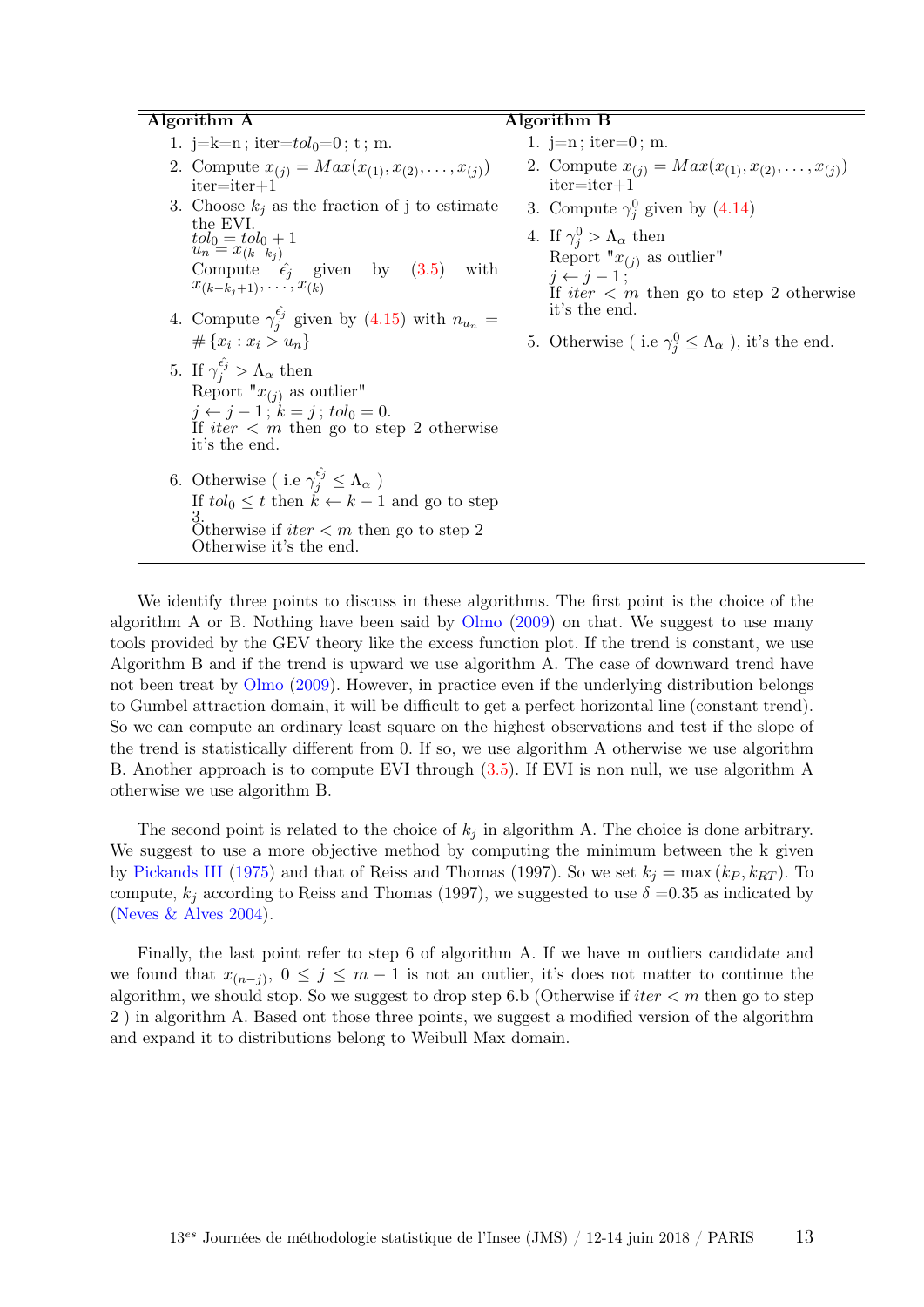#### Algorithm Start

- 1. Use the excess function plot
- 2. Use DEH estimator.
- Algorithm  $\mathbf{B}'(\epsilon=0)$ 
	- 1.  $j, k \leftarrow n$ ;  $b_1, b_2$ , iter,  $tol_0 \leftarrow 0$ ; t; m.  $iter \leftarrow iter + 1$ ;
	- 2. While (iter  $\leq m$  and  $b_1=0$ ) do
	- 3. Compute  $x_{(j)} = Max(x_{(1)}, x_{(2)}, \ldots, x_{(j)})$
	- 4.  $k_j = j \min(k_P, k_{RT})$  where  $k_P$  is given by  $(3.10)$  and  $k_{RT}$  bu  $(3.12)$  $tol_0 \leftarrow tol_0 + 1$
	- 5. While  $(tol_0 \leq t$  and  $b_2=0)$  do  $u_n = x_{(k-k_i)}$
	- 6. Compute  $\gamma_j^0$  given by [\(4.14\)](#page-11-1) with  $n_{u_n} =$  $n-k+k_i$
	- 7. If  $\gamma_j^0 > \Lambda_\alpha$  then Report " $x_{(j)}$  as outlier"  $tol_0 \leftarrow 1$  $b_2 \leftarrow 1$
	- 8. Otherwise (i.e  $\gamma_j^0 \leq \Lambda_\alpha$ )  $tol_0 \leftarrow tol_0 + 1$  $k \leftarrow k - 1$

End Do ; If  $tol_0 = t - 1$  then  $b_1 = 1$  $iter \leftarrow iter + 1$ ;  $j \leftarrow j - 1; k \leftarrow j;$  $tol_0 \leftarrow 1$ ;  $b_2 \stackrel{\check{\smile}}{\leftarrow} 0$ ; End Do ;

- Algorithm  $\mathbf{A}'(\epsilon \neq 0)$ 
	- 1.  $j, k \leftarrow n$ ;  $b_1, b_2$ , iter,  $tol_0 \leftarrow 0$ ; t; m.  $iter \leftarrow iter + 1$ ;
	- 2. While (iter  $\leq m$  and  $b_1=0$ ) do
	- 3. Compute  $x_{(j)} = Max(x_{(1)}, x_{(2)}, \ldots, x_{(j)})$
	- 4.  $k_j = j \min(k_P, k_{RT})$  where  $k_P$  is given by  $(3.10)$  and  $k_{RT}$  bu  $(3.12)$  $tol_0 \leftarrow tol_0 + 1$
	- 5. While  $(tol_0 \leq t$  and  $b_2=0$  do  $u_n = x_{(k-k_i)}$
	- 6. Compute  $\hat{\epsilon}_i$  given by [\(3.5\)](#page-6-2) or [\(3.4\)](#page-6-0) with  $x_{(k-k_j+1)}, \ldots, x_{(k)}$
	- 7. Compute  $\gamma_i^{\hat{\epsilon}_j}$  $\frac{\hat{\epsilon_j}}{j}$  or  $\bar{\gamma}^{\hat{\epsilon_j}}_j$  $j_j^{\epsilon_j}$  given by  $(4.15)$  and [\(4.16\)](#page-11-2) with  $n_{u_n} = n - k + k_j$  according to the sign of  $\hat{\epsilon}_i$
	- 8. If  $\gamma_i^{\hat{\epsilon}_j}$  $\hat{\epsilon_j^j}(resp. \bar{\gamma}_j^{\hat{\epsilon_j}})$  $\Lambda_{\alpha}^{ij}$ ) >  $\Lambda_{\alpha}$  then Report " $x_{(i)}$ " as outlier"  $tol_0 \leftarrow 1$  $b_2 \leftarrow 1$
	- 9. Otherwise (i.e  $\gamma_i^{\hat{\epsilon}_j}$  $\hat{\epsilon_j^j}(resp. \bar{\gamma}_j^{\hat{\epsilon_j}})$  $\binom{\epsilon_j}{j} \leq \Lambda_{\alpha}$  $tol_0 \leftarrow tol_0 + 1$  $k \leftarrow k - 1$

```
End Do ;
If tol_0 = t - 1 then b_1 = 1iter \stackrel{\sim}{\leftarrow} iter + 1;
j \leftarrow j - 1; k \leftarrow j;tol_0 \leftarrow 1;
```
 $b_2 \leftarrow 0$ ; End Do ;

# 5 Applications

In this section, we will apply the new test to two situations. First, we will compare the new test to the well know Grubbs's test when the DGP is normal. The second application aims to show the ability of the new test to overcome the limit of Grubbs's test when observations are from non normal parent as mentioned in section [2.](#page-2-0)

### 5.1 Comparing the New GEV based outliers test and Grubbs's test

In this first application, we compare the new test to the well know Grubbs's test when the DGP is normal. For this application, we simulate data coming from normal parent since we want to compare our new approach to Grubbs's test  $6$ . We consider two cases : a case with noisy data and a case without. The number of noisy observations has been chosen to be equal to  $(p \in 0, ..., 3)$ . The generator of data is given by:

<span id="page-13-1"></span>
$$
Y_i \sim 1_{1 \le i \le T-p} N(a, \sigma) + 1_{T-p < i \le T} N(a+d, \sigma) \tag{5.1}
$$

<span id="page-13-0"></span><sup>6.</sup> Grubbs's test hypothesis rely on the normal distribution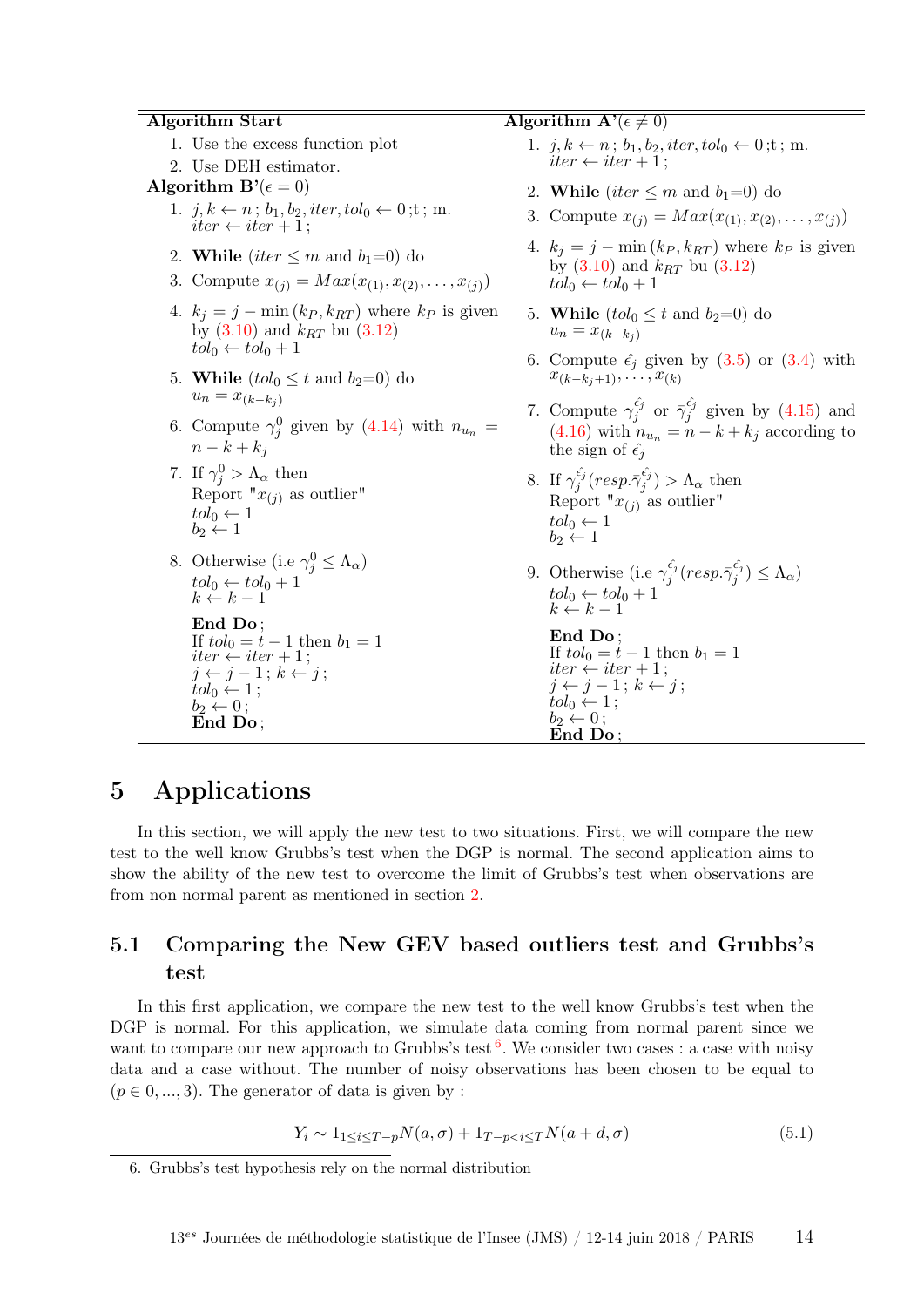where T is the sample size and p the number of noisy data (outliers). The mean of the underlying distribution "a" and "d" have been chosen to be equal respectively to 0 and 5 and the standard  $\sigma$  to 1. Observations coming from  $N(a+d, \sigma)$  were consider like outliers since the parent is different. We compare both tests using algorithm B' with t and m equal to 1. Since the parent is normal, we use the norming constant given by equation  $(4.5)$  in computing the test statistic instead of the statistic define in equation  $(4.14)$ . To compare both tests, we use the sensibility and the specificity indicators. We use bootstrap approach with 1 000 B-samples. Each time, we generate a new sample using formula [\(5.1\)](#page-13-1) and apply Grubbs's test and GEV outliers test to the maximum value. To compute the specificity, we calculate the percentage of time that each test not identify  $x(n)$  as outlier when  $p=0$ . The sensibility have been computed as he percentage of time that each test identify  $x(n)$  as outlier when  $p! = 0$ .

Table [2](#page-14-0) shows the results of the simulations. Columns third and fourth are the type I error that's the percentage of times, the tests identify the highest observation as an outliers while it was not. Columns six until end are the power of the tests under one, two and three outliers in the sample. Two main results can be underline from this table. The first main result is the fact that type I error for Grubbs's test is lower than the new GEV outliers test whatever the sample size is small or large. But both tests have a type I error less than the significance level  $\alpha$ . The second result is related to the power of the tests. Both tests have very high power but GEV test's power is greater than that of the Grubb's test. The new test's power increase with the number of outliers in the sample.

<span id="page-14-0"></span>

| N    | $(in \%)$<br>$\alpha$ | 1-Specificity $(p=0)$ |            | Sensibility $(p=1)$ |            | Sensibility $(p=2)$ |            | Sensibility $(p=3)$ |            |
|------|-----------------------|-----------------------|------------|---------------------|------------|---------------------|------------|---------------------|------------|
|      |                       | Grubs                 | <b>EVT</b> | Grubs               | <b>EVT</b> | Grubs               | <b>EVT</b> | Grubs               | <b>EVT</b> |
| 50   |                       | 0.006                 | 0.003      | 0.81                | 0.893      | 0.796               | 0.991      | 0.608               | 0.999      |
| 50   | 5                     | 0.024                 | 0.041      | 0.919               | 0.972      | 0.955               | 0.997      | 0.919               | 1.000      |
| 50   | 10                    | 0.036                 | 0.077      | 0.939               | 0.99       | 0.987               | 0.999      | 0.972               | 1.000      |
| 100  | 1                     | 0.014                 | 0.01       | 0.807               | 0.866      | 0.915               | 0.975      | 0.903               | 0.997      |
| 100  | 5                     | 0.025                 | 0.038      | 0.923               | 0.951      | 0.974               | 1.000      | 0.99                | 0.998      |
| 100  | 10                    | 0.046                 | 0.076      | 0.935               | 0.977      | 0.99                | 0.999      | 0.999               | 1.000      |
| 500  | 1                     | 0.007                 | 0.007      | 0.768               | 0.801      | 0.928               | 0.951      | 0.974               | 0.99       |
| 500  | 5                     | 0.018                 | 0.041      | 0.859               | 0.895      | 0.973               | 0.987      | 0.996               | 1.000      |
| 500  | 10                    | 0.039                 | 0.088      | 0.903               | 0.935      | 0.985               | 0.994      | 0.994               | 1.000      |
| 1000 | 1                     | 0.008                 | 0.011      | 0.687               | 0.713      | 0.913               | 0.941      | 0.965               | 0.98       |
| 1000 | 5                     | 0.019                 | 0.035      | 0.819               | 0.865      | 0.967               | 0.981      | 0.992               | 0.995      |
| 1000 | 10                    | 0.066                 | 0.108      | 0.875               | 0.912      | 0.979               | 0.993      | 0.993               | 0.999      |

TABLE  $2$  – Sensibility and Specificity

#### 5.2 How GEV outliers test behave under non normal parent

Let's go back to the result of applying Grubb's test to non normal distributions in figure [1b.](#page-4-0) We have shown that Grubbs's test didn't behave well under non normal parent. In this application, we resume the same application of section [2.2](#page-3-3) to non normal distributions. We simulate 1 000 samples of different size  $(N=20, 30, 50, 100, 200, 500)$  from various parent<sup>[7](#page-14-1)</sup>. For each sample, we test either the highest observation  $x_{(n)}$  is an outlier or not using GEV outliers test. In the example of section [2.2,](#page-3-3) we use Grubbs's test, but herein you use GEV test. Since the sample is generate from the same parent, the GEV outliers test should not reject the null

<span id="page-14-1"></span><sup>7.</sup> normal, uniform, gamma, exponential, beta, fisher, khi square and student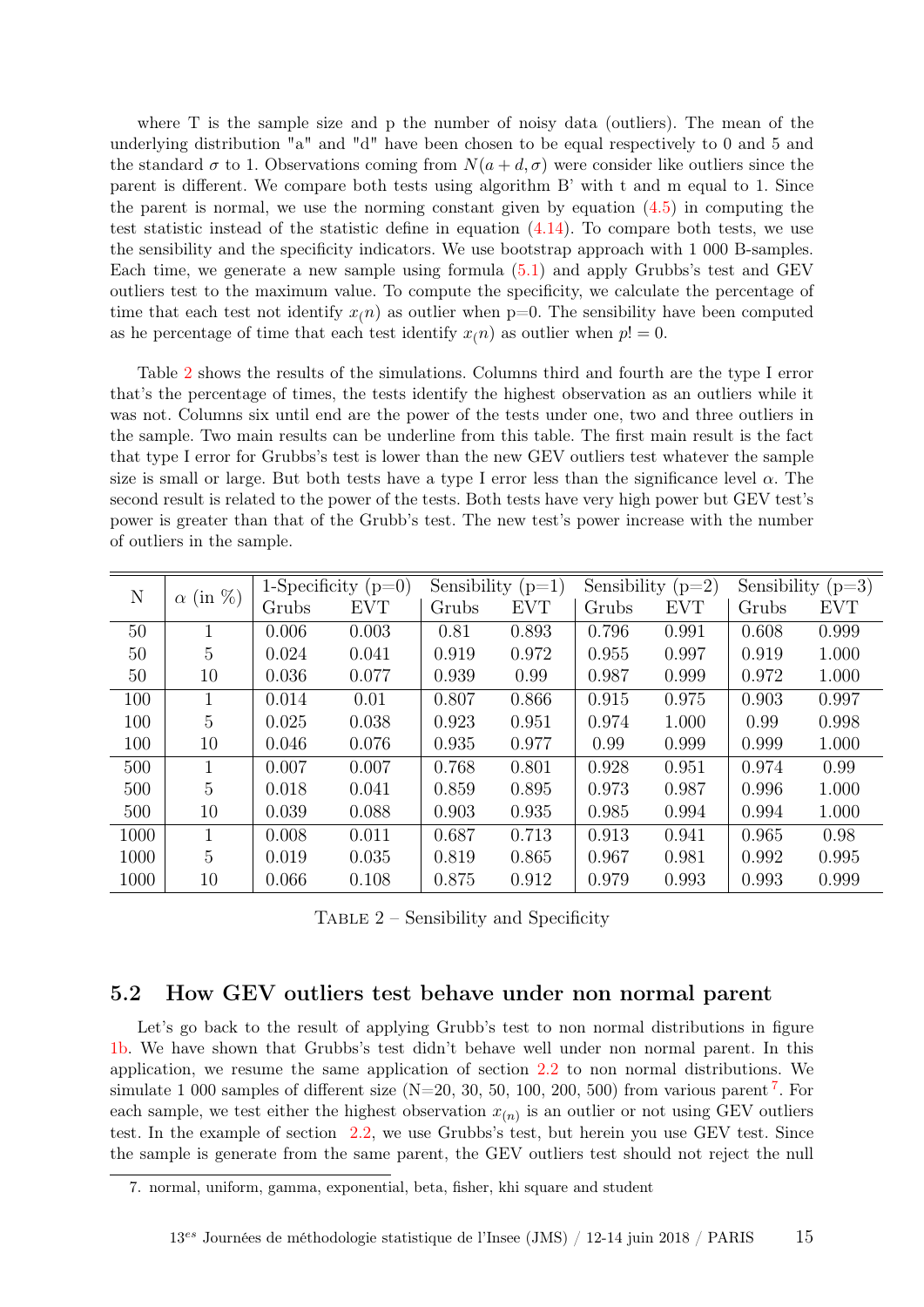hypothesis or to be exact, the rejection rate shouldn't be greater than the significance level (5 % here). The result of the empirical test is given by figure [3.](#page-15-0)

In contrary to the result obtained using Grubbs's test, the GEV outlier test didn't reject the null hypothesis more than 5% times as it should be expected. This result hold for various distributions as indicated by figure [3.](#page-15-0) In section [2.2,](#page-3-3) the type I error vary from values less than 5% to 100%.

<span id="page-15-0"></span>

(a) Gumbel Max Domain Dist. (b) Frechet and Weibull Max Domain Dist.

FIGURE 3 – Application of GEV outliers test.

The red line indicate the 5% level. The data have been simulated from different parent which are normal, log-normal, gamma, exponential, Weibull, uniform, beta, Pareto and Frechet. Two groups have been created. The first group contain distributions which have an exponential right tail while group 2 contains distributions with polynomial decaying and those with finite right endpoint. We simulate  $1000$  samples of different size (N=20, 30, 50, 100, 200, 500). For each sample, we test if the maximum  $x_{(n)}$  is an outlier using GEV test. Since the sample is generate from the same parent, the GEV outlier test should not reject the null hypothesis more than 0.05.

# 6 Conclusion

This paper analyses the identification of aberrant values using a new approach : the generalized extreme value outlier test. This test is based on the GEV theory. We suggest a new approach in the identification process of aberrant values in large sample. We first shown that the classical Grubbs's outlier used to reject the null hypothesis when the underlying distributions isn't normal. For most distributions like Log Normal, Gamma, Weibull, exponential, and so on, Grubbs's test used to identify systematically the highest observation as an outlier.

So, based on the generalized extreme value theory, we develop a new test to identify extreme value. Using bootstrapping method and simulation data, we can underline two results. The first result suggest that the GEV outlier test best perform than Grubb's test even when the underline distribution is normal. The second result is the fact that when the underlying distributions isn't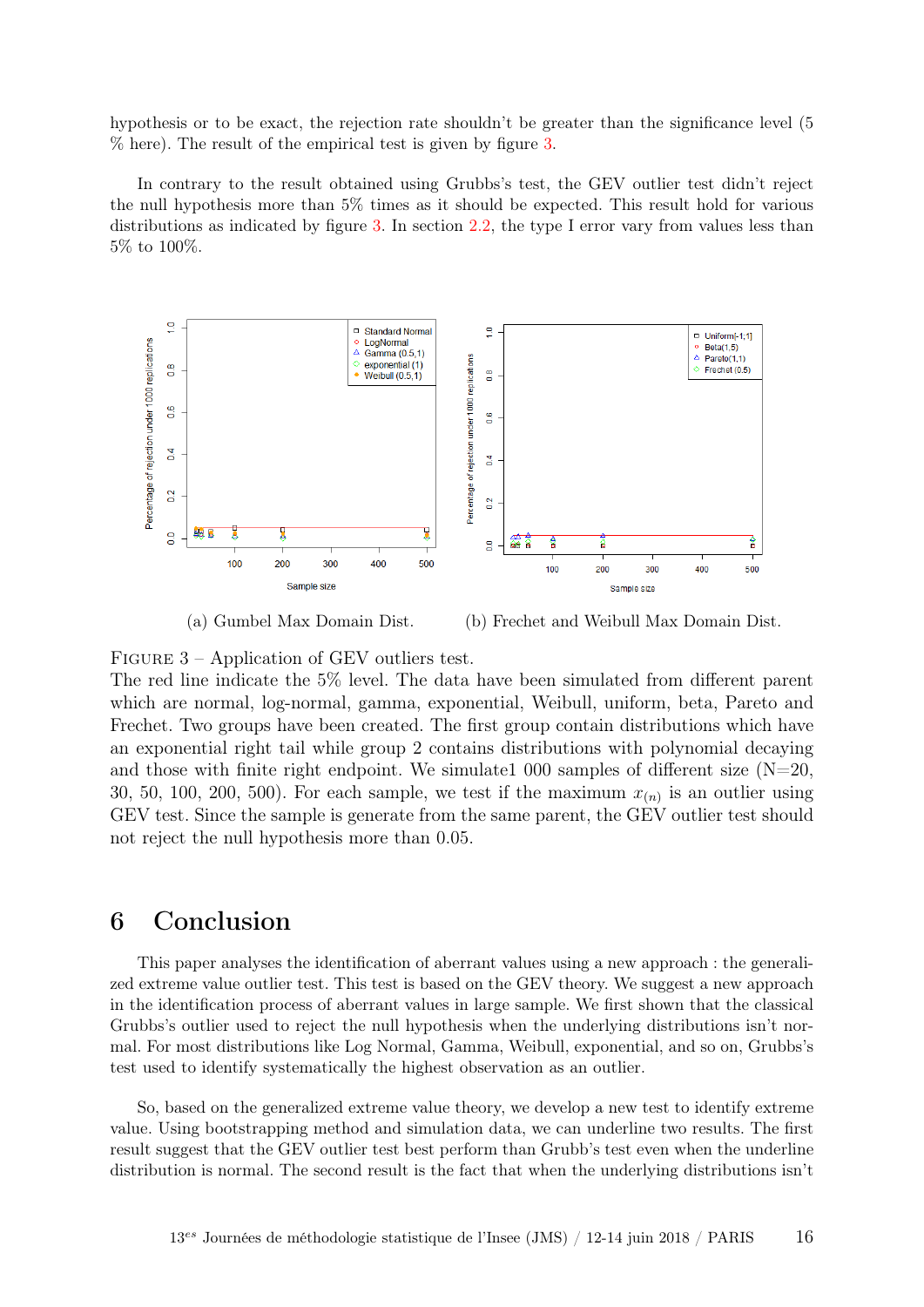normal, the GEV outlier test seem to reject null hypothesis at a rate less than the significance level. This result is robust to various non normal distributions and the sample size.

As next step, we will investigate the case of very large datasets ( $N \ge 100000$ ) as our result is an asymptotic result (as  $n \to +\infty$ ). Also, since the norming constant used in this version of the test is a more general one, we will investigate the specific case (parametric estimation) of normal distribution. In that case, instead of the semi-parametric norming constant, we should be able to use the norming constant given by [4.5.](#page-9-1) We expect to improve the performance of this test.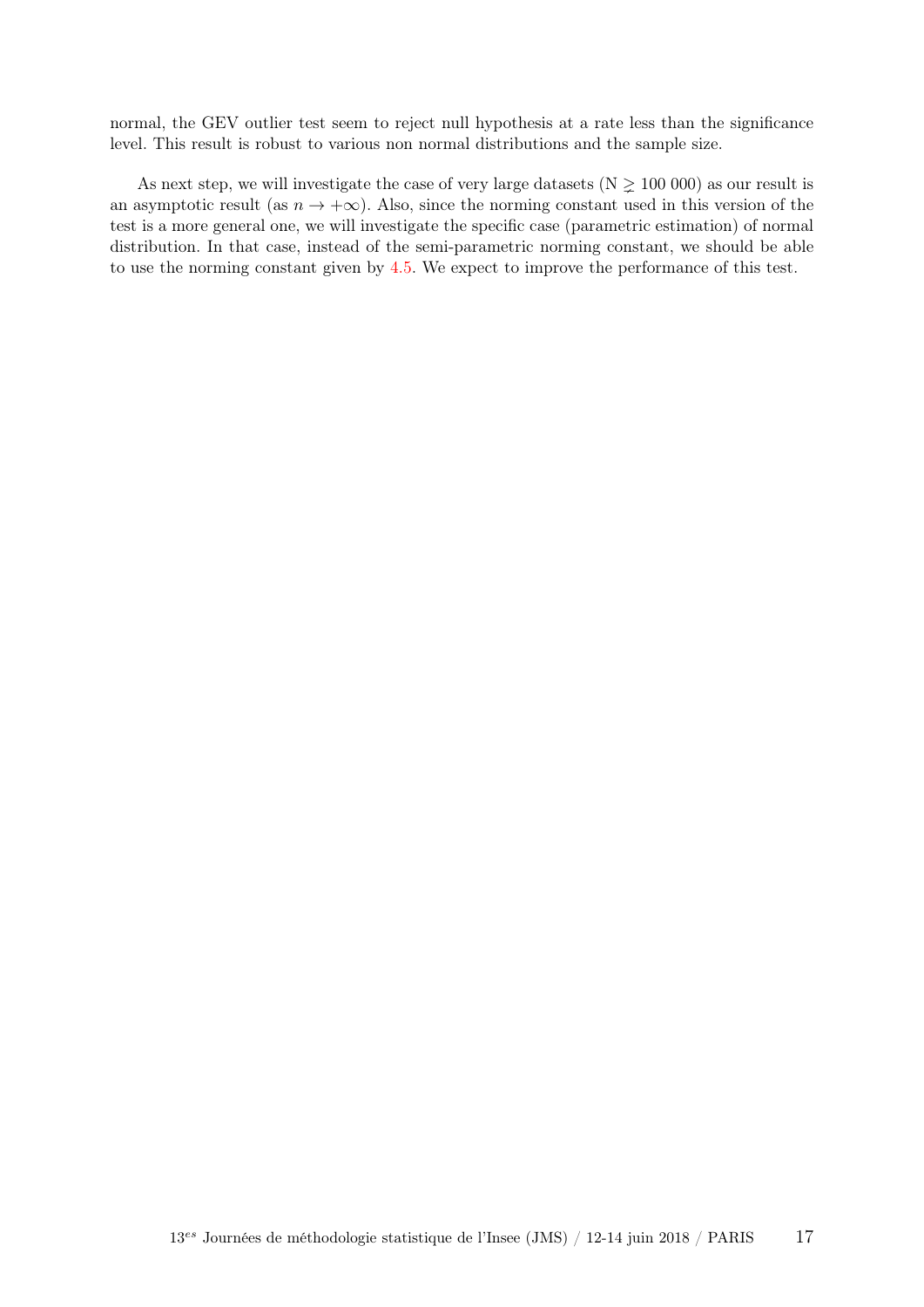# Références

- <span id="page-17-7"></span>Alves, I. F. & Neves, C. (2014), 'A General Estimator for the Right Endpoint', arXiv preprint arXiv :1412.3972 .
- Beirlant, J., Goegebeur, Y., Teugels, J. & Segers, J. (2004), 'Front Matter', Statistics of Extremes : Theory and Applications pp. i–xiii.
- Benlagha, N., Grun-Réhomme, M. & others (2007), Application de la théorie des valeurs extrêmes en assurance automobile, Technical report, ERMES, University Paris 2.
- Bernier, J. (1956), 'Sur l'application des diverses lois limites des valeurs extrêmes au problème des débits de crue', Houille Blanche 11(5).
- Burridge, P. & Robert Taylor, A. (2006), 'Additive Outlier Detection Via Extreme-Value Theory', Journal of Time Series Analysis 27(5), 685–701.
- Caeiro, F. & Gomes, M. I. (2014), On the bootstrap methodology for the estimation of the tail sample fraction, in 'Proceedings of COMPSTAT', pp. 545–552.
- Caeiro, F. & Gomes, M. I. (2016), 'Threshold Selection in Extreme Value Analysis', Extreme Value Modeling and Risk Analysis : Methods and Applications p. 69.
- <span id="page-17-3"></span>Chandola, V., Banerjee, A. & Kumar, V. (2009), 'Anomaly detection : A survey', ACM computing surveys  $(CSUR)$  41(3), 15.
- <span id="page-17-4"></span>Cousineau, D. & Chartier, S. (2015), 'Outliers detection and treatment : A review.', International Journal of Psychological Research  $3(1)$ , 58–67.
- <span id="page-17-6"></span>Dey, D., Roy, D. & Yan, J. (2016), Extreme Value Modeling and Risk Analysis : Methods and Applications, CRC Press.
- <span id="page-17-1"></span>Dixon, W. J. (1950), 'Analysis of extreme values', The Annals of Mathematical Statistics 21(4), 488–506.
- <span id="page-17-5"></span>Embrechts, P., Klüppelberg, C. & Mikosch, T. (2013), Modelling Extremal Events : For Insurance and Finance, Vol. 33, Springer Science & Business Media.
- Everitt, B. (2002), The Cambridge Dictionary of Statistics/BS Everitt, Cambridge University Press, Cambridge, UK New York :.
- Fisher, R. A. & Tippett, L. H. C. (1928), Limiting forms of the frequency distribution of the largest or smallest member of a sample, in 'Mathematical Proceedings of the Cambridge Philosophical Society', Vol. 24, Cambridge Univ Press, pp. 180–190.
- Gonzalo, J. & Olmo, J. (2004), 'Which extreme values are really extreme ?', Journal of Financial Econometrics 2(3), 349–369.
- <span id="page-17-0"></span>Grubbs, F. E. (1950), 'Sample criteria for testing outlying observations', The Annals of Mathematical Statistics pp. 27–58.
- <span id="page-17-2"></span>Houfi, M. A. & El Montasser, G. (2009), 'Effets des points aberrants sur les tests de normalité et de linéarité. Applications à la bourse de Tokyo', Revue Congolaise Economie 5(21), 2–38.
- <span id="page-17-8"></span>Leadbetter, M. R. (1983), 'Extremes and local dependence in stationary sequences', Probability Theory and Related Fields  $65(2)$ , 291-306.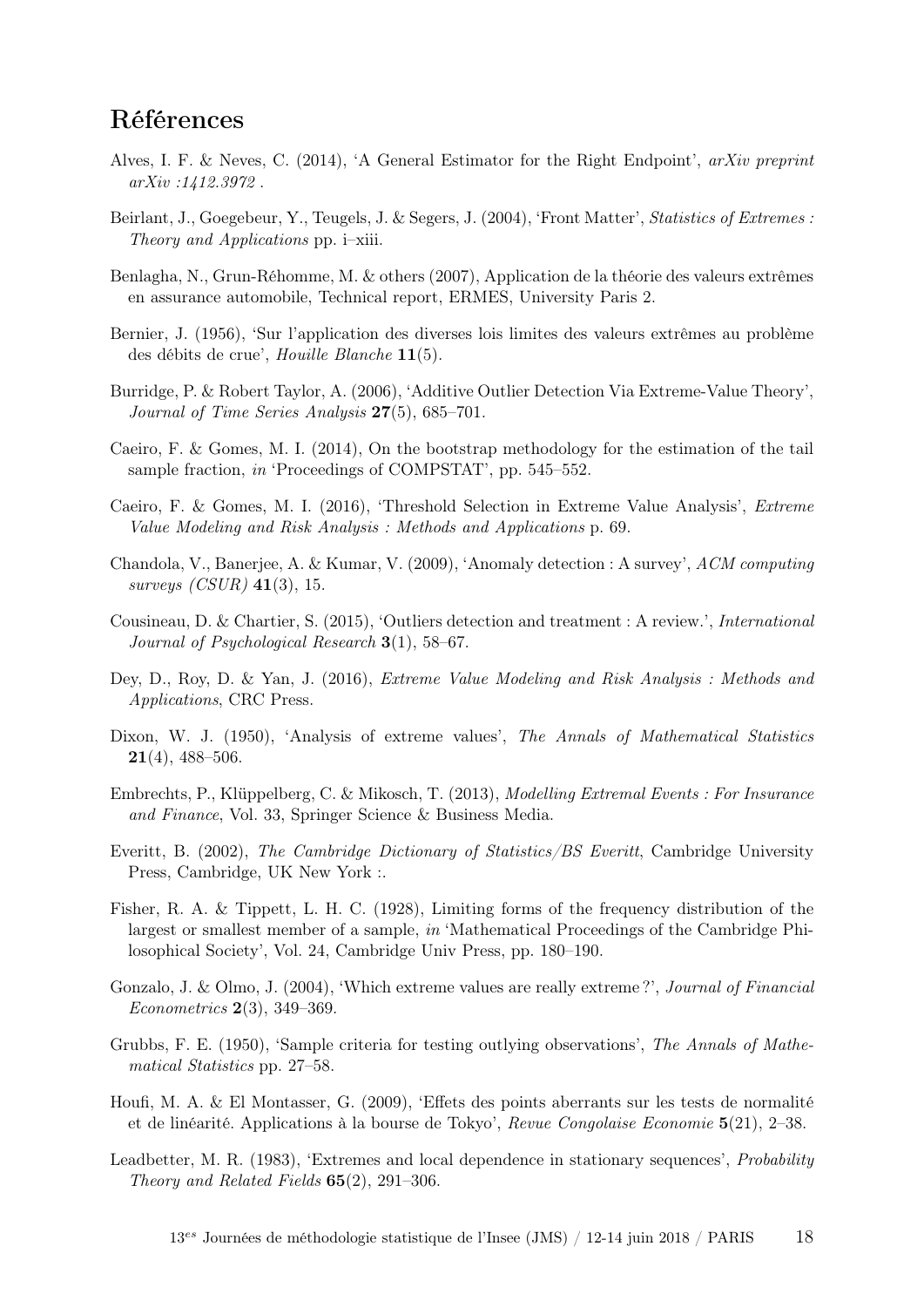- <span id="page-18-6"></span>Neves, C. & Alves, M. F. (2004), 'Reiss and Thomas, automatic selection of the number of extremes', Computational statistics  $\mathcal{B}$  data analysis 47(4), 689–704.
- <span id="page-18-4"></span>Nikulin, M. & Zerbet, A. (2002), 'Détection des observations aberrantes par des méthodes statistiques', Revue de statistique appliquée  $50(3)$ , 25–51.
- <span id="page-18-0"></span>Olmo, J. (2009), 'Extreme value theory filtering techniques for outlier detection'.
- <span id="page-18-1"></span>Pearson, E. S. & Sekar, C. C. (1936), 'The efficiency of statistical tools and a criterion for the rejection of outlying observations', Biometrika 28(3/4), 308–320.
- <span id="page-18-5"></span>Pickands III, J. (1975), 'Statistical inference using extreme order statistics', the Annals of Statistics pp. 119–131.
- Planchon, V. (2005), 'Traitement des valeurs aberrantes : Concepts actuels et tendances générales', Biotechnologie, agronomie, société et environnement 9(1), 19–34.
- Rais, S. (2008), 'Outlier detection for the consumer price index', Statistical Society of Canada Proceedings, Industrial Organization, Finance, and Prices Section, BSMD .
- <span id="page-18-2"></span>RANGER, N. (1990), 'R. CLEROUX J.-M. HELBLING', Revue de statistique appliquée 38(1), 5– 21.
- <span id="page-18-7"></span>Scarrott, C. & MacDonald, A. (2012), 'A review of extreme value threshold es-timation and uncertainty quantification', REVSTAT-Statistical Journal 10(1), 33-60.
- <span id="page-18-3"></span>Thompson, W. R. (1935), 'On a criterion for the rejection of observations and the distribution of the ratio of deviation to sample standard deviation', The Annals of Mathematical Statistics 6(4), 214–219.